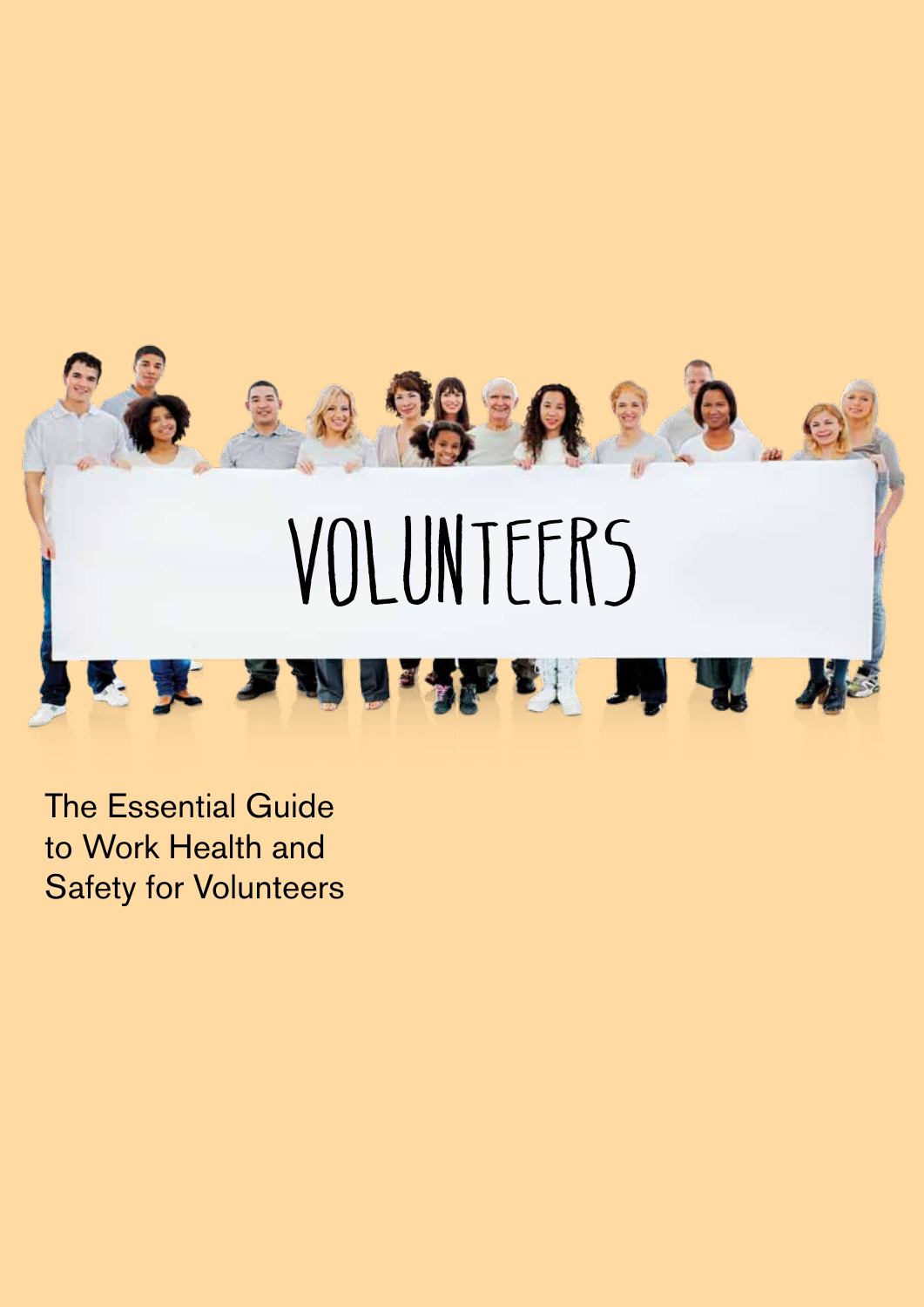This resource kit was developed by Safe Work Australia in conjunction with the Department of Prime Minister and Cabinet Not-for-Profit Reform Council working group. The Working Group was comprised of representatives from peak volunteer organisations:

- **Volunteering SA & NT**
- **Uniting Care Australia**
- **Anglicare Australia**
- **The Smith Family**
- The Red Cross
- **•** Scouts Australia
- **Surf Life Saving Australia, and**
- **The Australian Sports Commission.**

Safe Work Australia acknowledges the contribution of the working group in the development of this important resource for volunteers and the vital role volunteers play in communities around Australia.

### ISBN 978-0-642-78559-6 [PDF]



### Creative Commons

This copyright work is licensed under a Creative Commons Attribution-Noncommercial 3.0 Australia licence. To view a copy of this licence, visit

### http://creativecommons.org/licenses/by-nc/3.0/au/

In essence, you are free to copy, communicate and adapt the work for non commercial purposes, as long as you attribute the work to Safe Work Australia and abide by the other licence terms.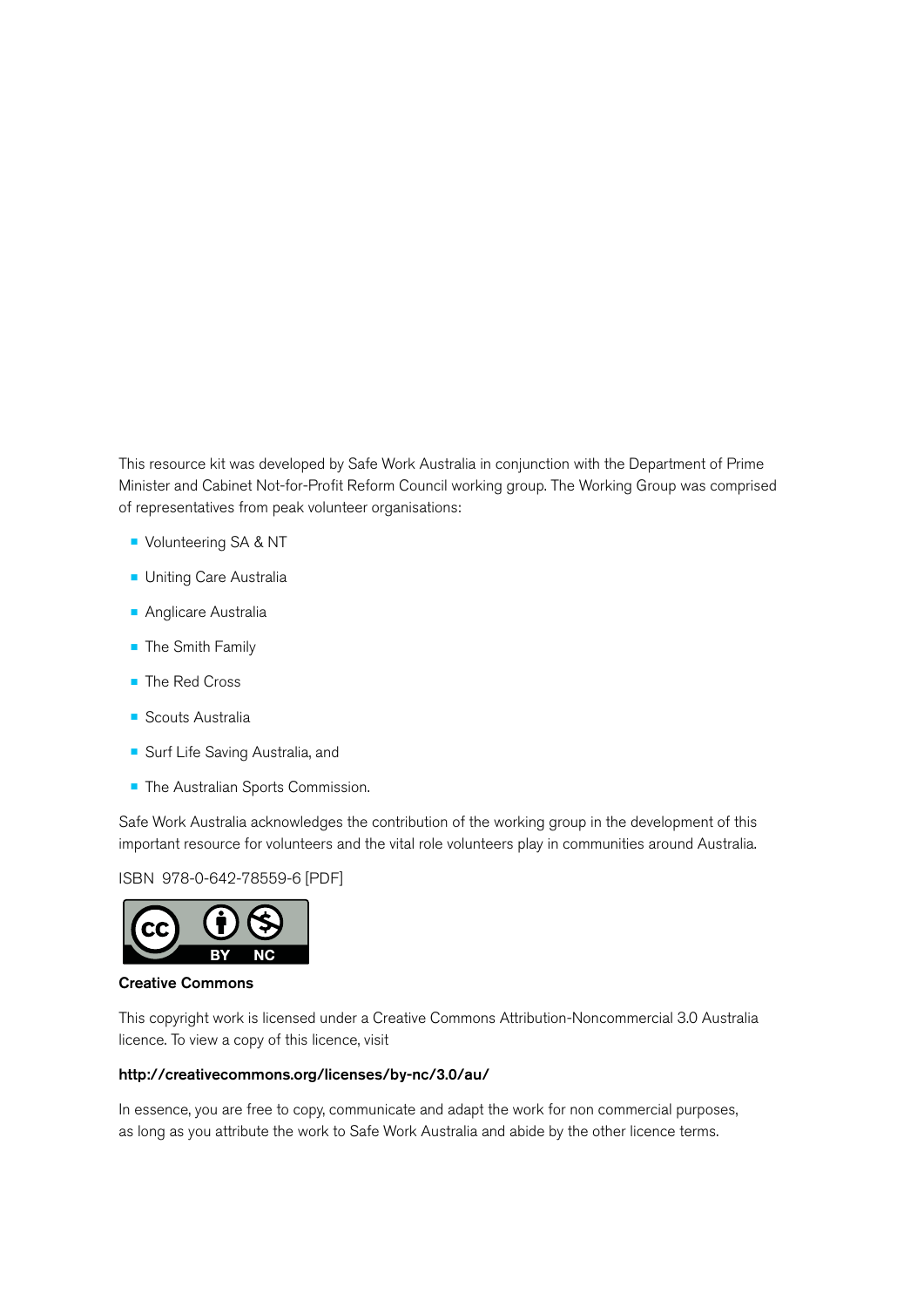### Table of Contents

| 1              | Introduction                                             | 5  |
|----------------|----------------------------------------------------------|----|
| $\overline{2}$ | Who has duties under the WHS laws?                       | 9  |
| 3              | What does the organisation you volunteer for need to do? | 13 |
| 4              | What do you need to do as a volunteer worker?            | 17 |
| 5              | <b>Volunteer Officers</b>                                | 21 |
| 6              | Volunteering from a home                                 | 25 |
| 7              | <b>Emergency Service Volunteers</b>                      | 27 |
| 8              | WHS laws protect you from bullying and discrimination    | 29 |
| 9              | Other laws                                               | 31 |
| 10             | Checklist                                                | 35 |
|                |                                                          |    |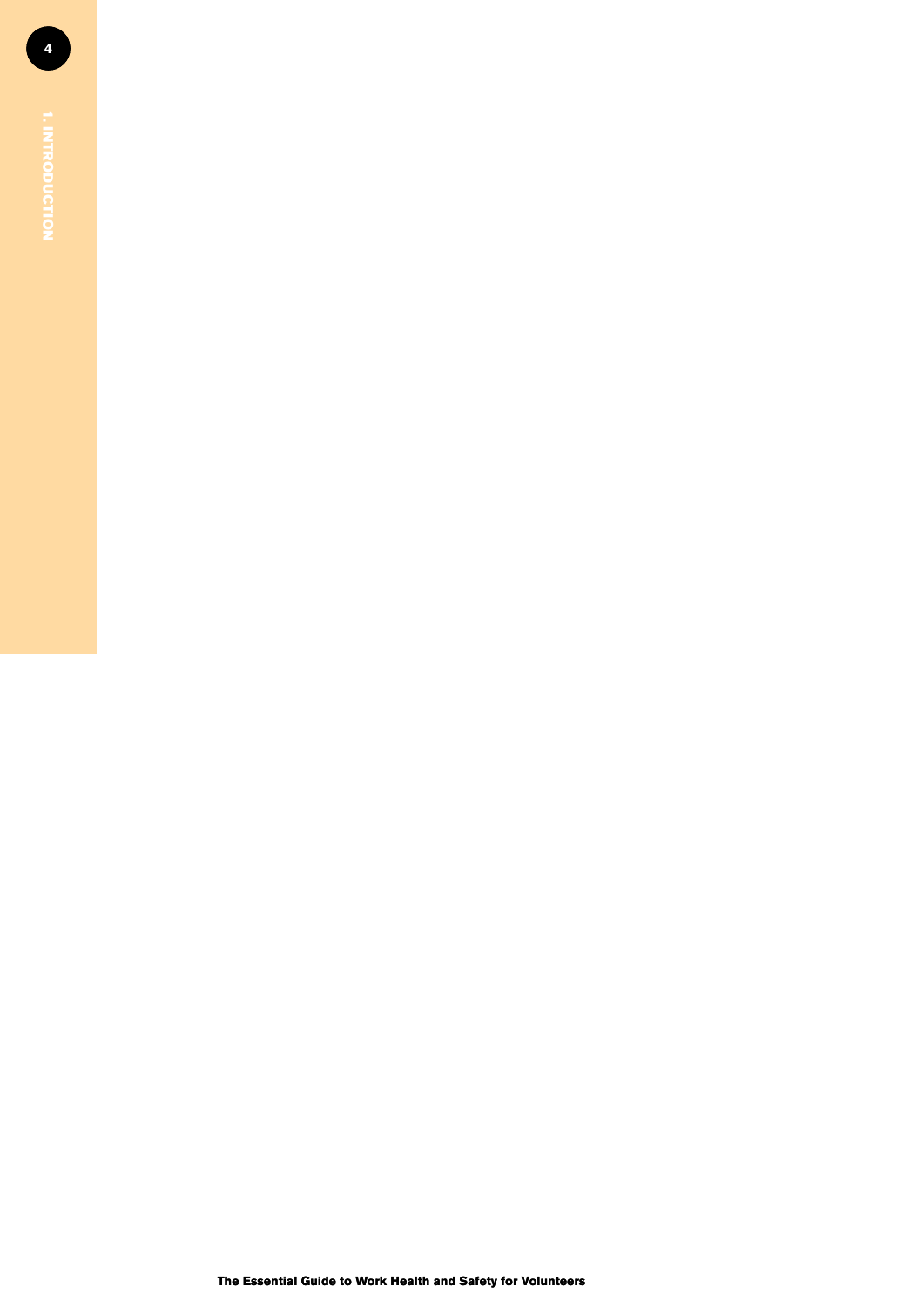<span id="page-4-0"></span>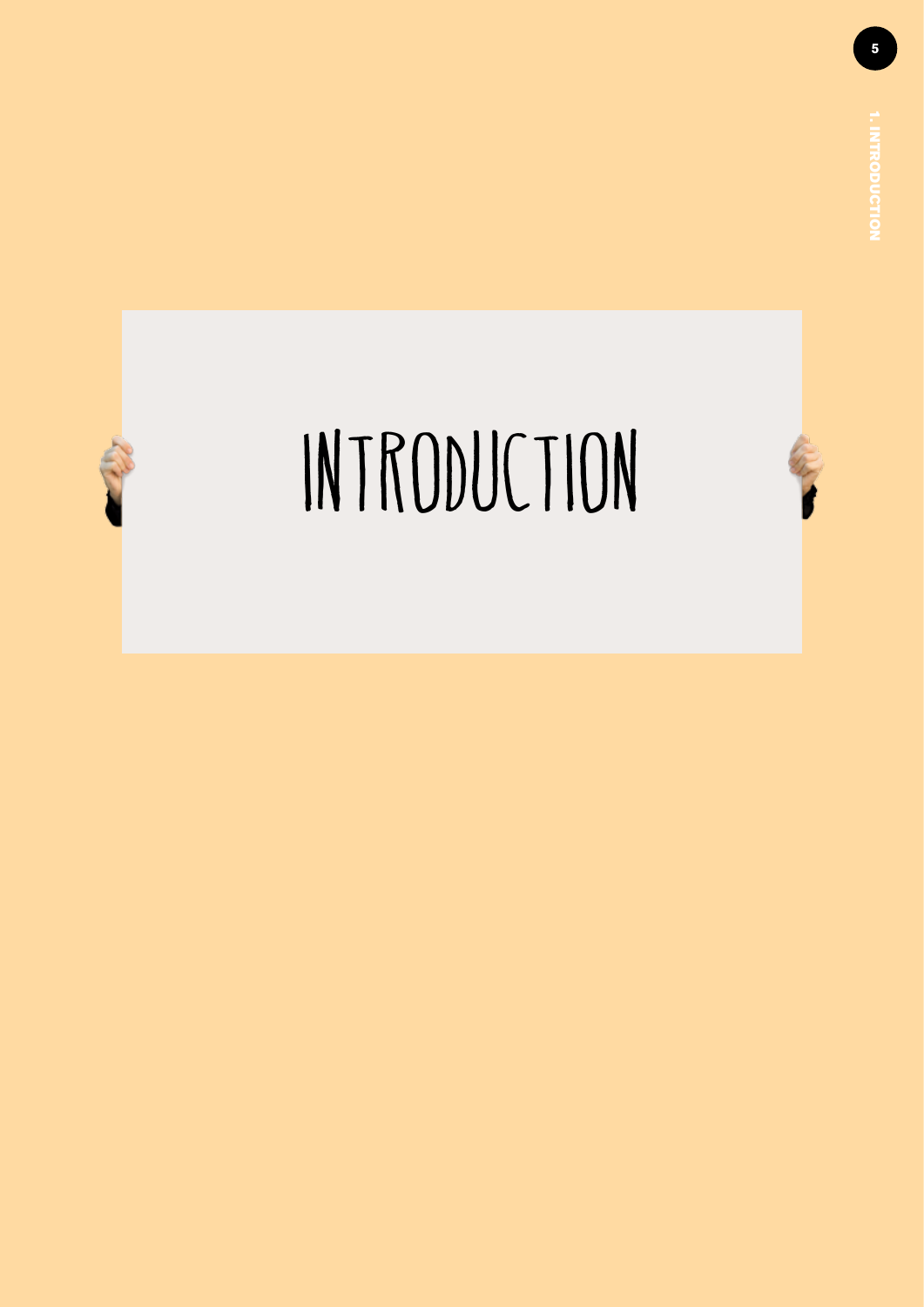### **Introduction**

Everyone has a right to be safe at work, including volunteers. Volunteers play a vital role in communities across Australia and make significant contributions by carrying out unpaid work for a variety of organisations every day.

This guide provides information on how the new work health and safety (WHS) laws apply to volunteers, their rights and obligations. It outlines ways volunteer can meet their work health and safety duties and explains what volunteers can expect from the organisations they volunteer for.

This guide forms one part of a resource kit developed to help volunteers and the organisations they work for understand WHS laws. Further useful information on WHS laws is available from the Safe Work Australia website.

### Harmonised Work Health and Safety Laws

On 1 January 2012 the Australian Capital Territory, New South Wales, Queensland, the Northern Territory and the Commonwealth harmonised their WHS laws. This means that persons conducting a business or undertaking (organisations) and workers, including volunteers, in these jurisdictions are protected by the same WHS laws. Tasmania will implement the same WHS laws on 1 January 2013.

Regardless of the jurisdiction you volunteer in, the information in this guide will help you to understand the rights and obligations you have as a volunteer under WHS law.

### Key Terms used in this Guide

Some of the words used in this guide have specific meaning under WHS law. A list of these key terms and their meanings are provided below.

| <b>Key Term</b>                                                | <b>Meaning</b>                                                                                                                                                                                                                                                                     |
|----------------------------------------------------------------|------------------------------------------------------------------------------------------------------------------------------------------------------------------------------------------------------------------------------------------------------------------------------------|
| Person<br>conducting a<br>business or<br>undertaking<br>(PCBU) | A person conducting a business or undertaking<br>(PCBU) is the main duty holder under the WHS<br>Act. They are usually the employer and may be<br>a partnership, company, unincorporated body or<br>association, a sole trader, a government department<br>or statutory authority. |
|                                                                | A volunteer organisation is a PCBU if it employs<br>one or more paid workers.                                                                                                                                                                                                      |
|                                                                | Throughout this guide a PCBU is referred to as an<br>'organisation'.                                                                                                                                                                                                               |
|                                                                |                                                                                                                                                                                                                                                                                    |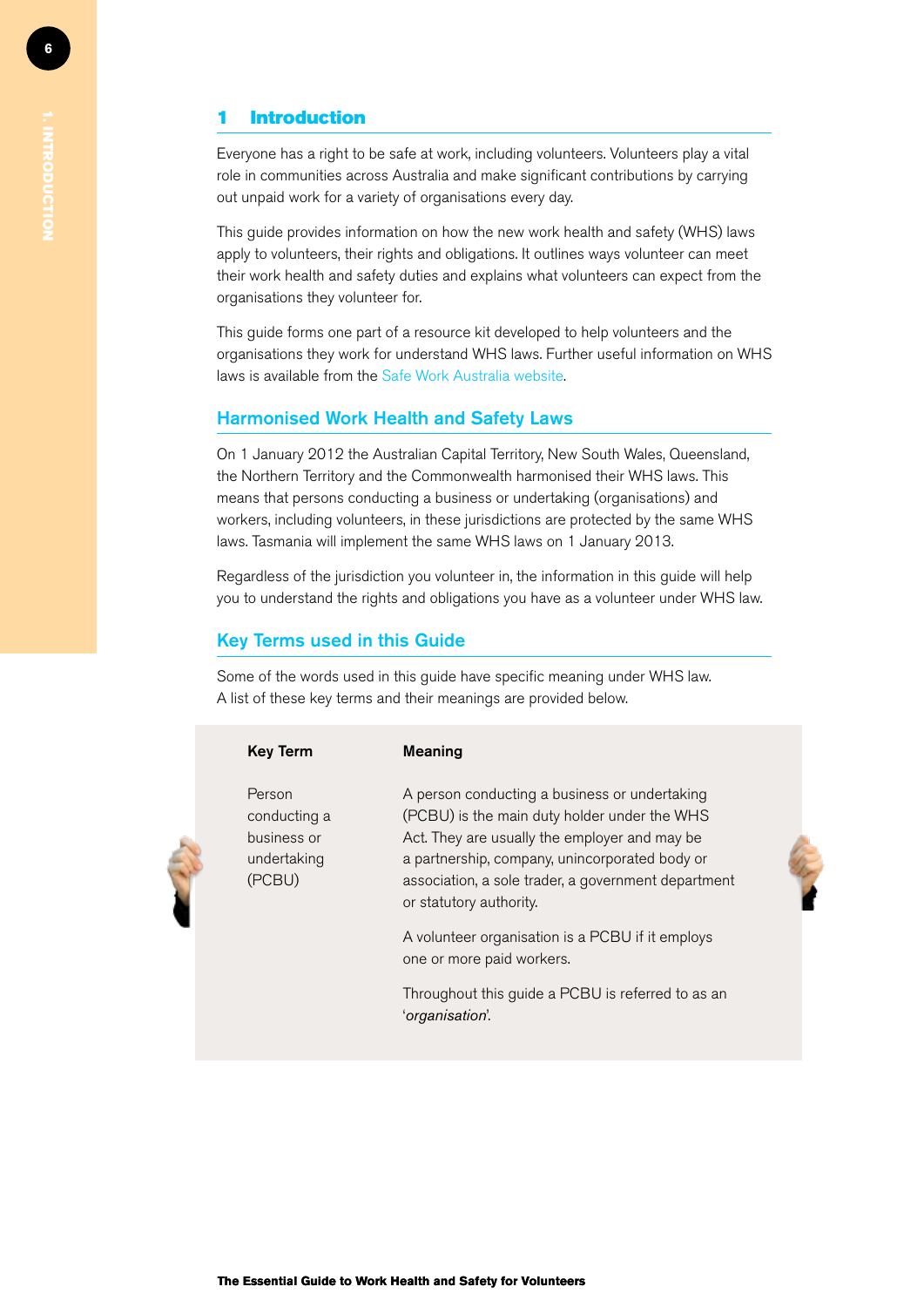| <b>Key Term</b>           | <b>Meaning</b>                                                                                                                                                                                                                                        |
|---------------------------|-------------------------------------------------------------------------------------------------------------------------------------------------------------------------------------------------------------------------------------------------------|
| Reasonable care           | This term describes the standard of care that<br>workers, including volunteers, must meet. It means<br>doing what a reasonable person would do in the<br>circumstance having regard to things like:                                                   |
|                           | vour knowledge                                                                                                                                                                                                                                        |
|                           | vour role                                                                                                                                                                                                                                             |
|                           | vour skills and the resources available to you                                                                                                                                                                                                        |
|                           | vour qualifications                                                                                                                                                                                                                                   |
|                           | the information you have, and                                                                                                                                                                                                                         |
|                           | the consequences to health and safety of<br>a failure to act in the circumstances.                                                                                                                                                                    |
| Reasonably<br>practicable | This term is used to qualify or limit some work<br>health and safety duties. With work health and<br>safety if something is reasonably practicable it<br>mean it is, or was at a particular time, reasonably<br>able to be done, taking into account: |
|                           | the likelihood of the hazard or the risk<br>concerned occurring                                                                                                                                                                                       |
|                           | the degree of harm that might result from the<br>hazard or the risk                                                                                                                                                                                   |
|                           | • what the person concerned knows, or ought<br>reasonably to know, about the hazard or risk,<br>and ways of eliminating or minimising the risk                                                                                                        |
|                           | the availability and suitability of ways to                                                                                                                                                                                                           |
|                           | eliminate or minimise the risk, and                                                                                                                                                                                                                   |
|                           | the cost of eliminating or minimising the risk.                                                                                                                                                                                                       |
| Volunteer                 | A person working without payment or reward for<br>a PCBU.                                                                                                                                                                                             |
| Volunteer<br>Association  | A group of people working together for one or more<br>community purposes that do not employ any paid<br>workers. Volunteer associations are not covered by<br>the WHS Act.                                                                            |
| Worker                    | A worker is a person who carries out work for a<br>PCBU in any capacity, including as a volunteer.                                                                                                                                                    |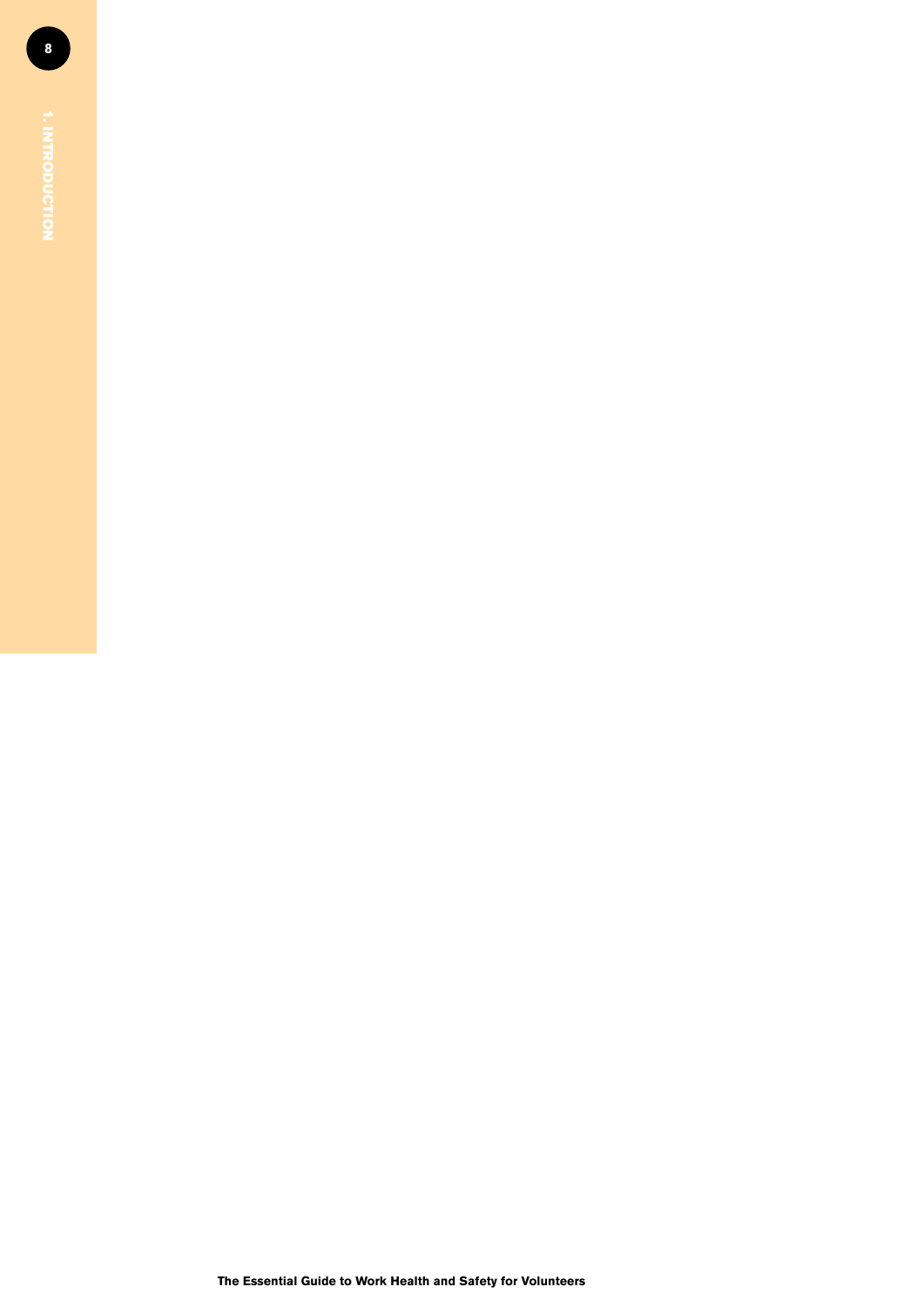### <span id="page-8-0"></span>WHO HAS DUTIES UNDER the WHS laws?

2. Who has duties under the WHS laws?**2. WHO HAS DUTIES UNDER THE WHS LAWS?**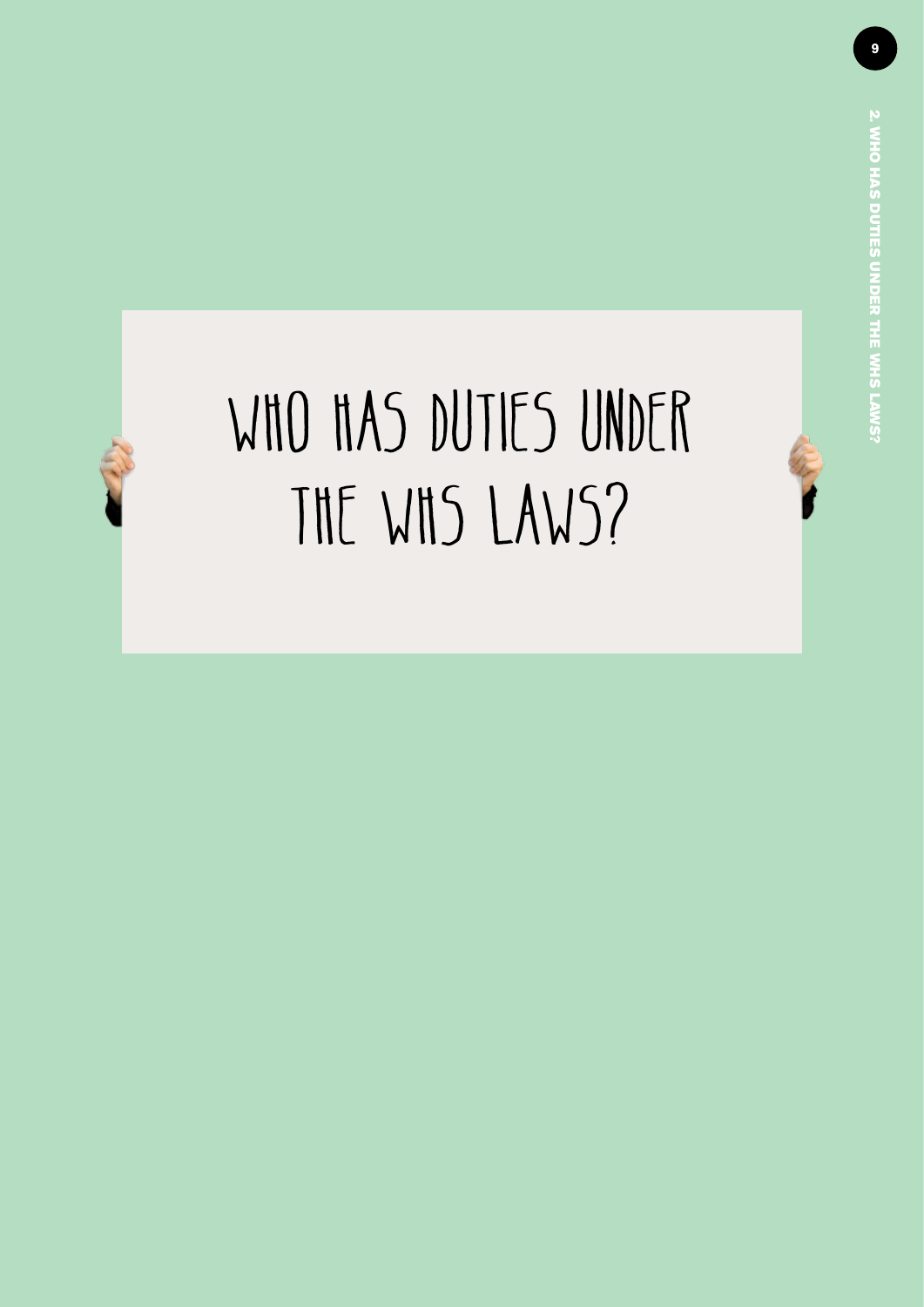### 2 Who has duties under the WHS laws?

### **Organisations**

Most organisations that carry out work have duties under the WHS laws but *volunteer associations*—groups that are made up entirely of volunteers and do not employ any paid workers —do not have those duties. If you volunteer for a group like this then you also do not have duties under the WHS laws.

The WHS laws require organisations that employ any paid workers to ensure, so far as is reasonably practicable, the physical and mental health and safety of all of its workers, including volunteers. This means that volunteers are owed the same duties as all other workers and you get the highest level of protection wherever you volunteer.

This Guide refers to the various types of organisations that owe duties to volunteers under WHS laws simply as 'organisations'.

### Did you know?

Having health and safety duties is not entirely new. In Queensland, the Northern Territory, South Australia and the Australian Capital Territory previous occupational health and safety laws specifically applied to volunteers. In other jurisdictions there was a duty to protect other people at the workplace, such as volunteers and visitors to the workplace.

Use the flow chart below to find out if you or your organisation owes health and safety duties.

### DOES THE ORGANISATION YOU VOLUNTEER FOR EMPLOY ANYONE TO CARRY OUT PAID WORK?

### Yes **No**

Both you (as a volunteer) and the organisation you volunteer for are covered under the WHS Act and therefore have work health and safety duties.

> Read this guide for further advice about how the WHS laws apply to you as a volunteer

The organisation is a 'volunteer association' made up only of volunteers working together for a community purpose. The organisation and its volunteers are not covered under the WHS Act and therefore do not have work health and safety duties.

Although you are not covered by the WHS laws, always take care to do what the organisation has given you to do in a safe way as much as you are able.

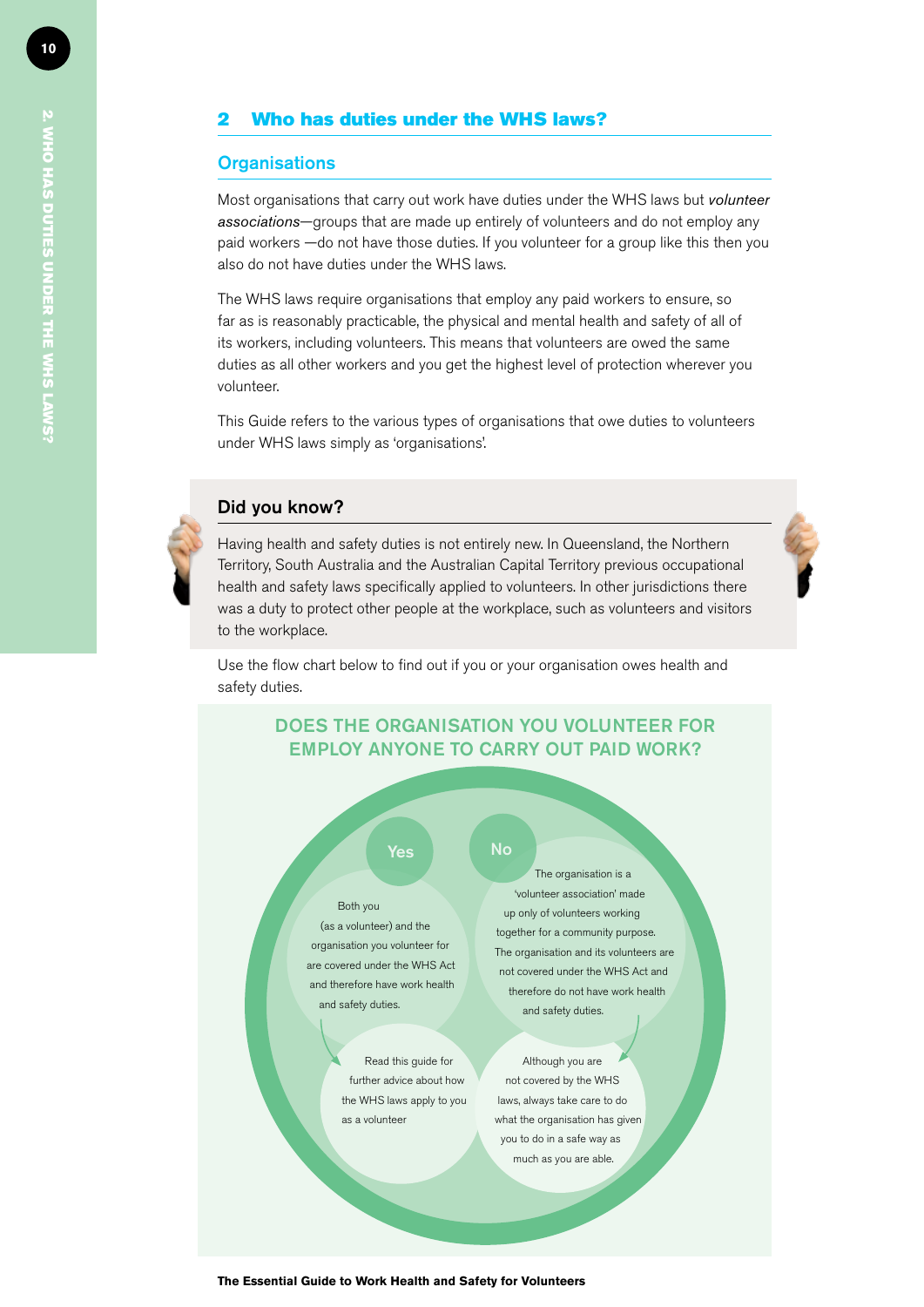# 2. Who has duties under the WHS laws?**2. WHO HAS DUTIES UNDER THE WHS LAWS**

### Example 1 – volunteering for a volunteer association:

Sally has been elected treasurer of the local historical society. The historical society was established in 1982 and is run by a group of volunteers. The society meets on a regular basis. Occasionally the society pays a handy man to maintain the building that was donated to them. The handy man isn't employed by any of the members of the society.

As the group of volunteers do not employ any people and they all work together for a community purpose they are a volunteer association. This means that Sally and the historical society do not have any duties under WHS Act.

### Example 2 – volunteering for a person conducting a business or undertaking:

Sally has been appointed treasurer of the local historical society. The historical society was established and incorporated in 1982 and is run by paid employees and volunteers. The society employs a person to handle the accounts and another person to run the office on a part-time basis. As the society employs people it owes duties as a PCBU under the WHS Act. It also means that Sally has duties as a worker under the WHS Act.

### WHS laws and work

Just as volunteer associations do not have duties under the WHS Act some activities are also not covered by WHS law. Activities that are purely domestic, social, recreational or private in nature would not be considered work and therefore are unlikely to be covered by the WHS Act. For example:

- $\blacksquare$  running a game of tag with children as a volunteer leader
- $\blacksquare$  teaching a group of children how to light a camp fire safely, or
- $\blacksquare$  leading bush walks with a group of young people on a weekend.

### Activities that may be considered work include:

- $\blacksquare$  maintenance of the things needed to enable an organisation to carry out its work, for example maintenance work on a hall where a volunteer group meets
- $\blacksquare$  activities that people are ordinarily paid to do but are carried out for your organisation by a volunteer, for instance, driving clients to appointments

If you are unsure about whether or not the volunteer work you do is covered by the WHS Act, talk to the organisation you volunteer for.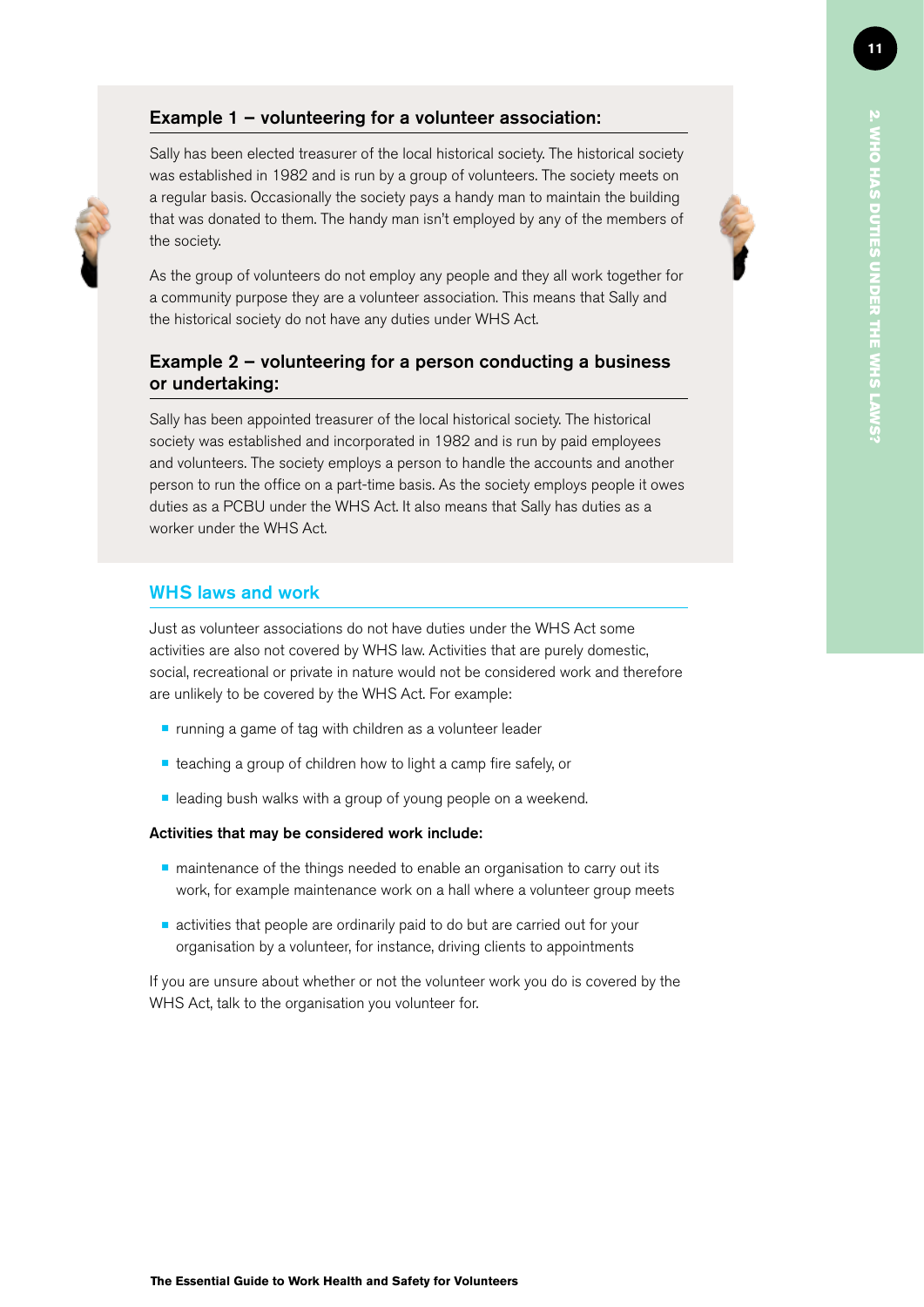### **Volunteers**

Under the WHS Act, you are a volunteer if you are working without payment or financial reward (but you may be receiving out-of-pocket expenses) for an organisation that also engages paid workers.

If you are a volunteer under the WHS Act you are also a worker. This means that the organisation you volunteer for must provide you the same protections as its paid workers. As a worker you also have duties under WHS Act (see Chapter 4).

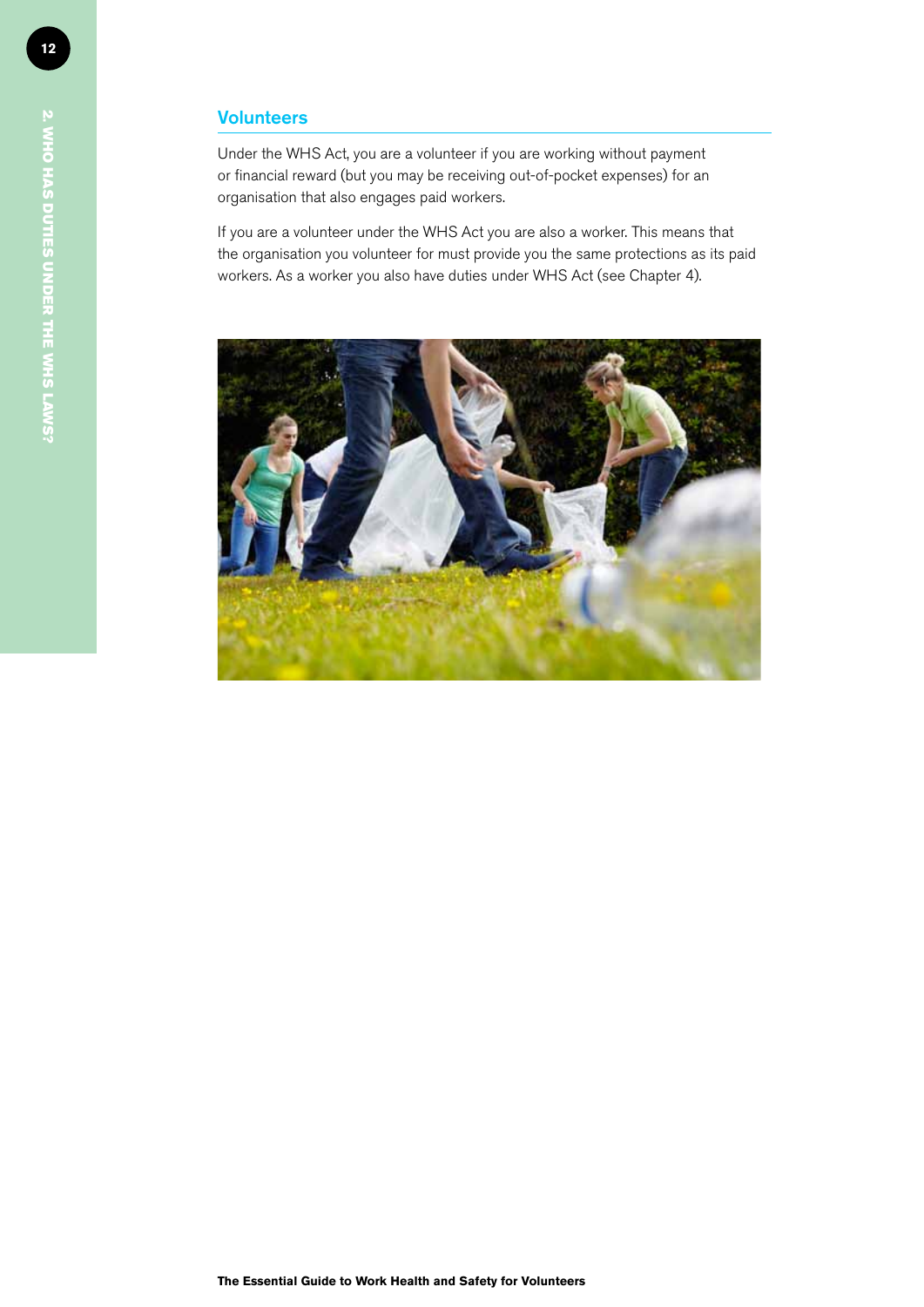### <span id="page-12-0"></span>WHAT DOES THE ORGANISATION YOU volunteer for need to do?

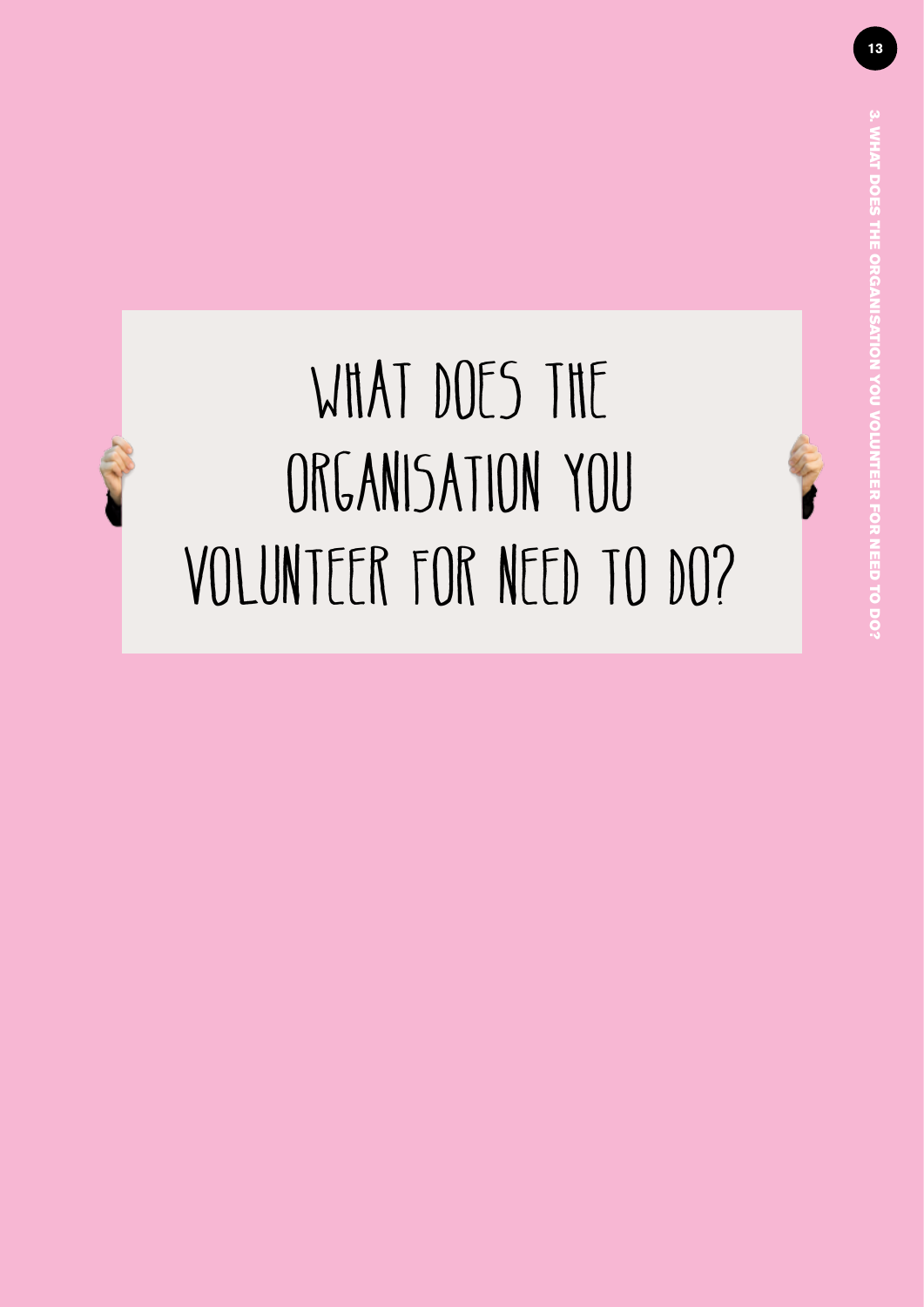### 3 What does the organisation you volunteer for need to do?

If the organisation you volunteer for is covered by the WHS Act, it must ensure, so far as is reasonably practicable, the health and safety of all of its workers, including volunteers. This means that you, as a volunteer, must be provided the same protections as an organisation's paid workers. This protection covers your physical safety as well as your mental health at work.

This duty on an organisation is qualified by '*so far as is reasonably practicable*'. This means the organisation does not have to guarantee that no harm will occur, but must do what is reasonably able to be done to ensure your health and safety.

Other factors that will be taken into account in determining what the organisation is required to do to keep you safe when you are volunteering are:

- $\blacksquare$  the type of organisation you work for for example not for profit
- $\blacksquare$  the type of work you carry out
- $\blacksquare$  the nature of the risks associated with that work and the likelihood of injury or illness occurring
- $\blacksquare$  what can be done to eliminate or minimise those risks, and
- $\blacksquare$  the location or environment where the work is carried out.

For example, to meet its duty the organisation might provide you with:

- $\blacksquare$  training, information and instructions on how to do your work safely
- $\blacksquare$  personal protective equipment
- $\blacksquare$  first aid facilities or training, and
- $\blacksquare$  information on emergency procedures, how to report hazards and incidents.

Another thing the organisation you volunteer for must do as part of their duty is simply to talk to you about work health and safety.

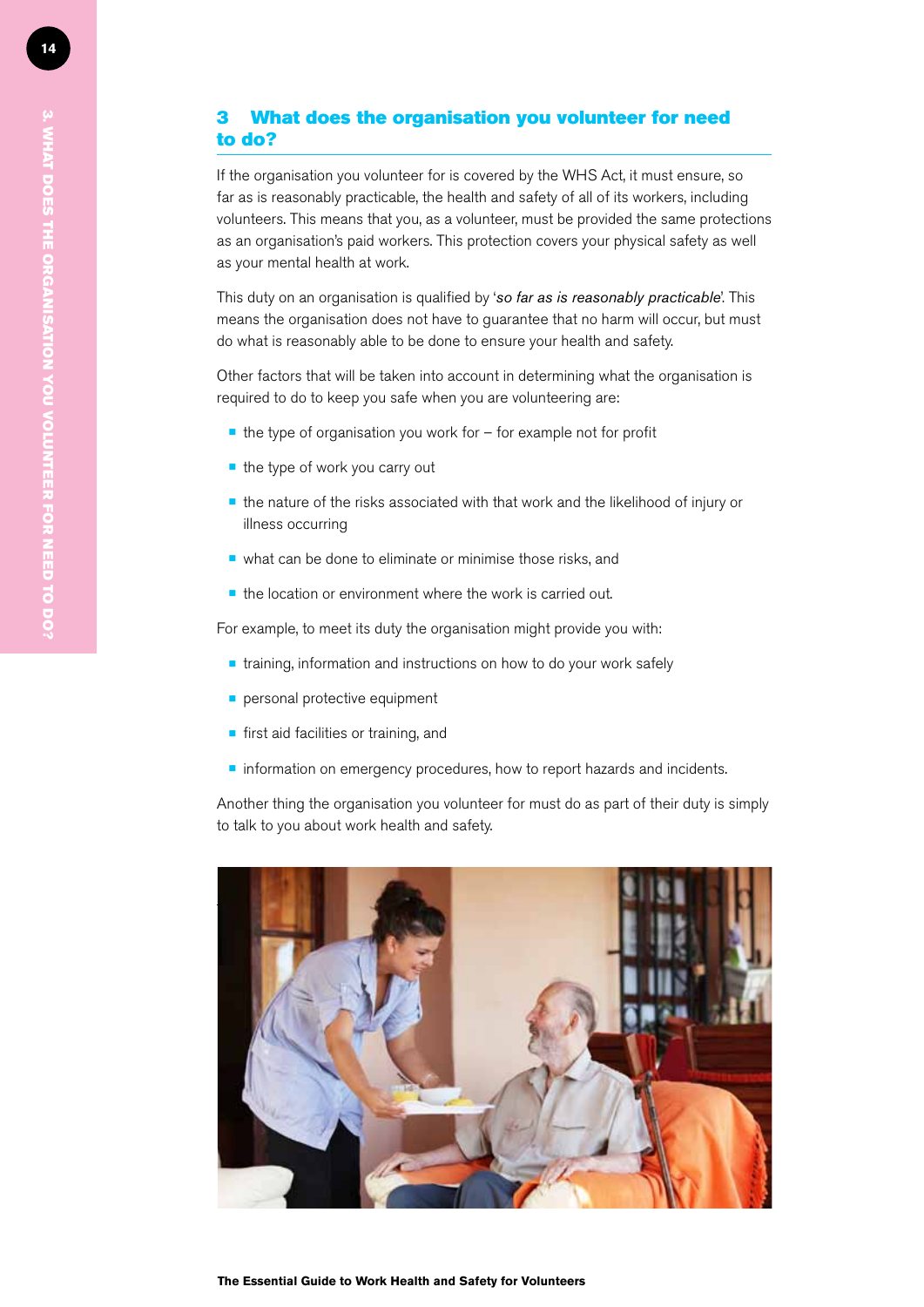### Example:

John volunteers for a health organisation. He drives clients to and from medical appointments in his own car. There is a risk that John could be involved in a car accident while he is volunteering. The organisation he volunteers for cannot completely eliminate that risk but they do a range of things to help minimise it. The organisation:

- $\blacksquare$  checks that John has a current drivers licence
- confirms that John's car is properly maintained and currently insured and registered
- **•** provides John with its '*Transporting Clients Policy*' and safe procedure training before he begins volunteering, and
- **•** checks that John understands that the '*Transporting Clients Policy'* requires that John and any client passengers comply with the road rules of the state they operate in, including wearing a seat belt.

By doing these things the organisation has done what is reasonably practicable to ensure John and the client are safe.

For more information on driving as a volunteer for a community organisation please see the NSW Council of Social Services *Insurance and Driving as part of Volunteering* [fact sheet.](http://www.ncoss.org.au/projects/insurance/downloads/resources/120404-Driving-and-volunteers-2012-update.pdf)

### Talking about Safety

The organisation you volunteer for must talk or otherwise consult with you about work health and safety matters that affect you. This includes talking to you about potential hazards associated with your work and how the organisation is protecting you from harm.

Consultation must include giving you the opportunity to provide ideas about how to make you and others as safe as possible when you are volunteering. There is no 'one right way' to talk about work health and safety but how organisations do it will depend on the size of the organisation, the type of work that is carried out and the engagement arrangements of workers. If the organisation you volunteer for currently talks to you about work health and safety and you are happy with the way it is working, that's great! Things can keep going the way they are.

Ways consultation can occur include:

- **•** sending out regular newsletters via mail or email which feature work health and safety news, information and updates
- $\blacksquare$  regularly updating the volunteer sections of notice boards or websites with information, including the organisations latest safe work policies and procedures
- $\blacksquare$  having a 'suggestions' email box for you to send suggestions to about ways to work safely and other matters

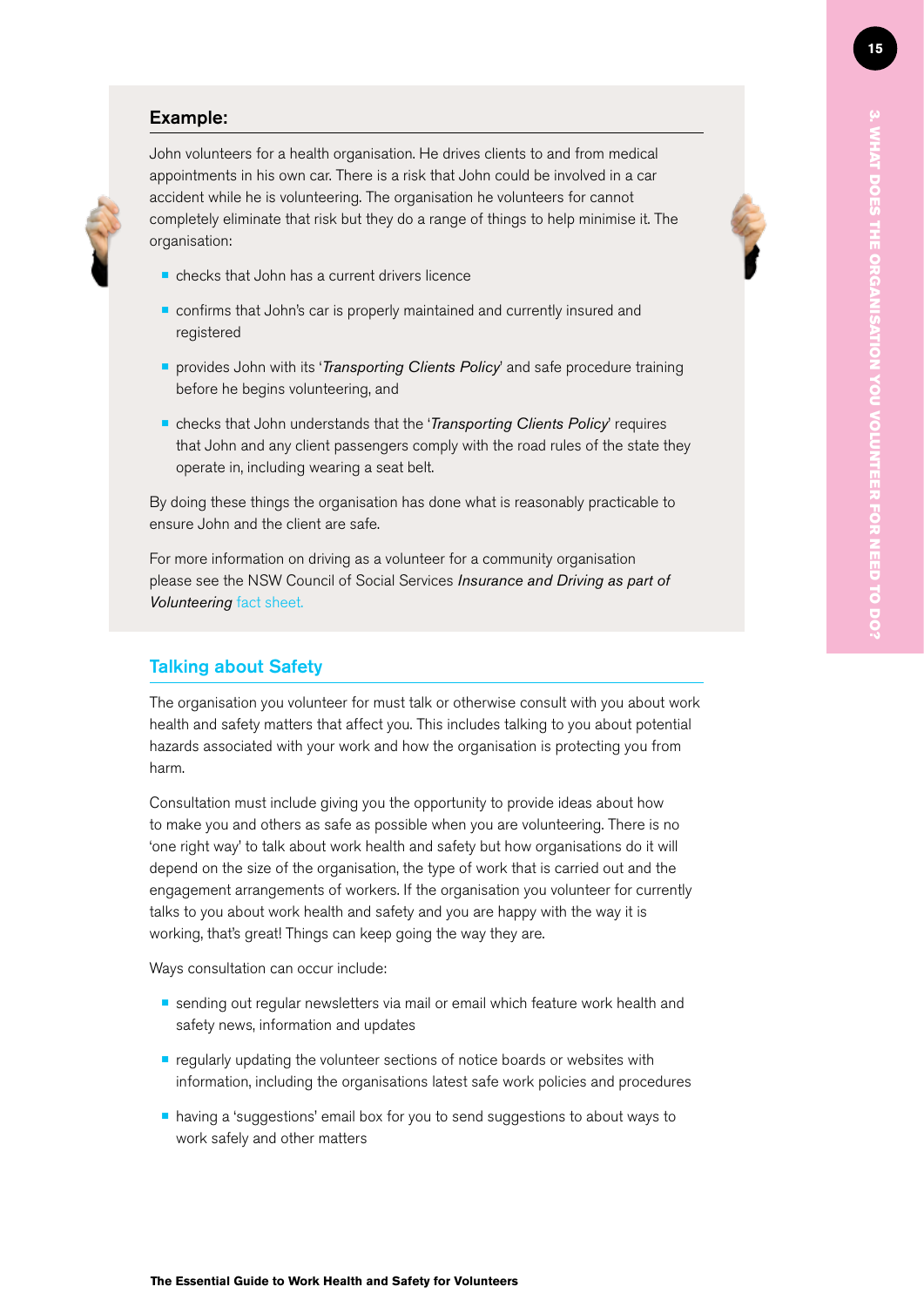- $\blacksquare$  holding regular meetings to discuss the work that you do and how to do it in the safest way, and
- holding short 'toolbox talks' where specific health and safety topics relevant to the task at hand are discussed, or liaising with work groups via health and safety representatives, if workers request this.

The organisation should talk to you regularly about doing your work safely. They should also let you know what to do and who to contact if something happens when you are volunteering or if you have a suggestion about how to do your work more safely.

If you notice a health and safety matter that needs fixing you should raise it with your manager or supervisor. You should work together to find an effective solution.

If the work health and safety matter cannot be resolved by talking about it with all involved parties then the organisation you volunteer for needs to follow the issue resolution process set up in the WHS laws.

### Example:

Sophie starts volunteering at a local health organisation. On her first day the person who manages the volunteer program in the organisation talks to Sophie about a number of things including:

- $\blacksquare$  the work she will be doing
- $\blacksquare$  how to do her work safely
- $\blacksquare$  the policies, practices and procedures the organisation has that workers, including volunteers, use
- $\blacksquare$  the organisation's work health and safety suggestion email box and webpage for workers, including volunteers, and
- $\blacksquare$  who to contact if something that affects health and safety happens at work.

Sophie's manager gives her copies of the work policies, practices and procedures. Sophie also attends a half day training course on how to use the machinery she will need to operate when she volunteers.

One month after Sophie starts at the organisation her manager holds a meeting of volunteers. The manager announces that one of the safe work policies is being revised and asks volunteers to suggest improvements to the policy. Sophie looks over the policy and talks to other volunteers about the changes. Sophie doesn't have any suggestions for inclusion in the policy but other volunteers submit ideas to the email box for consideration by their manager. When the policy is finalised a notice is published on the staff and volunteer section of the organisation website.

The organisation Sophie volunteers for talks to its workers and volunteers on a regular basis about work health and safety. The way that the organisation consults with workers works well so they keep going that way.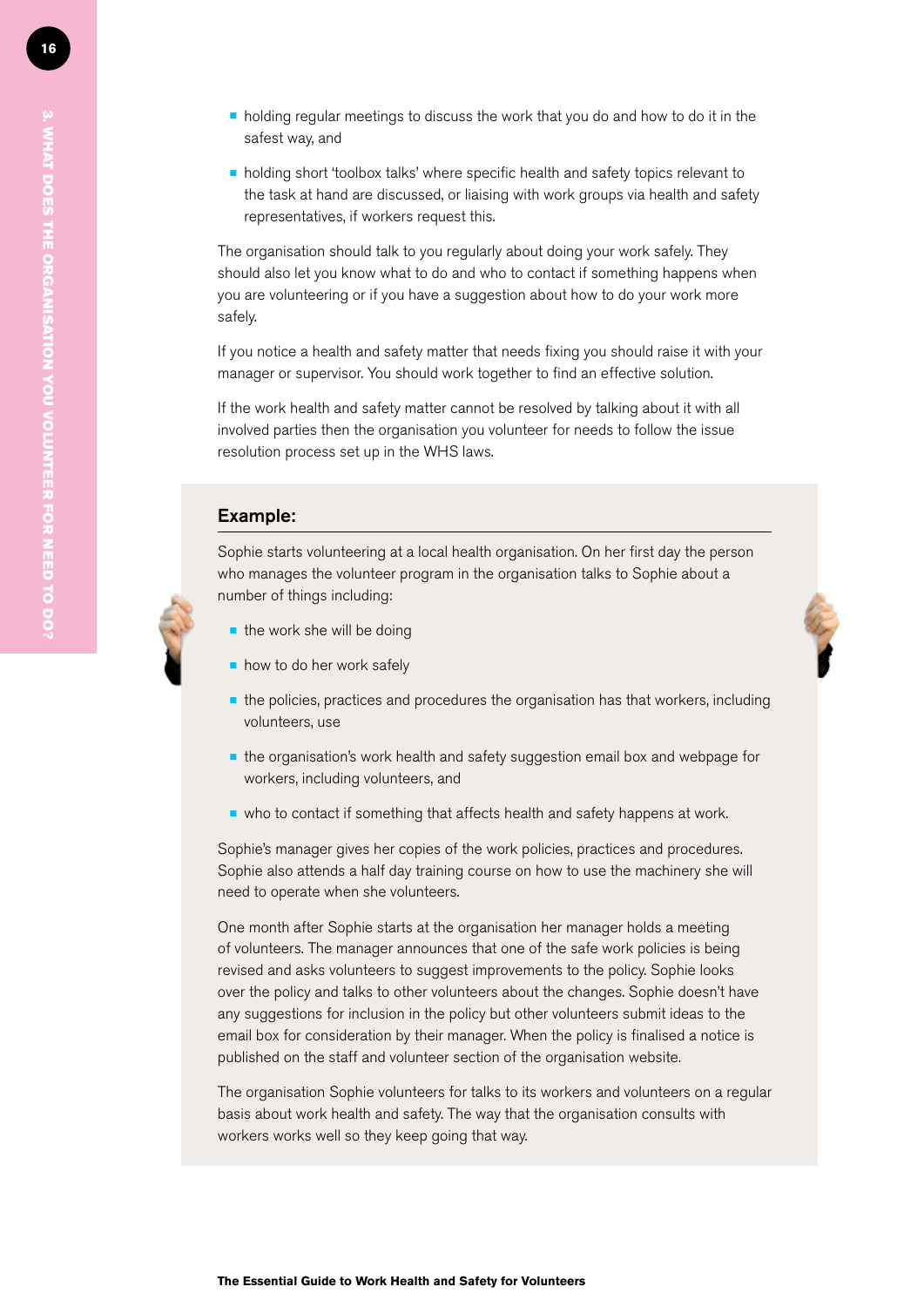# <span id="page-16-0"></span>WHAT DO YOU NEED TO DO AS A VOLUNTEER WORKER?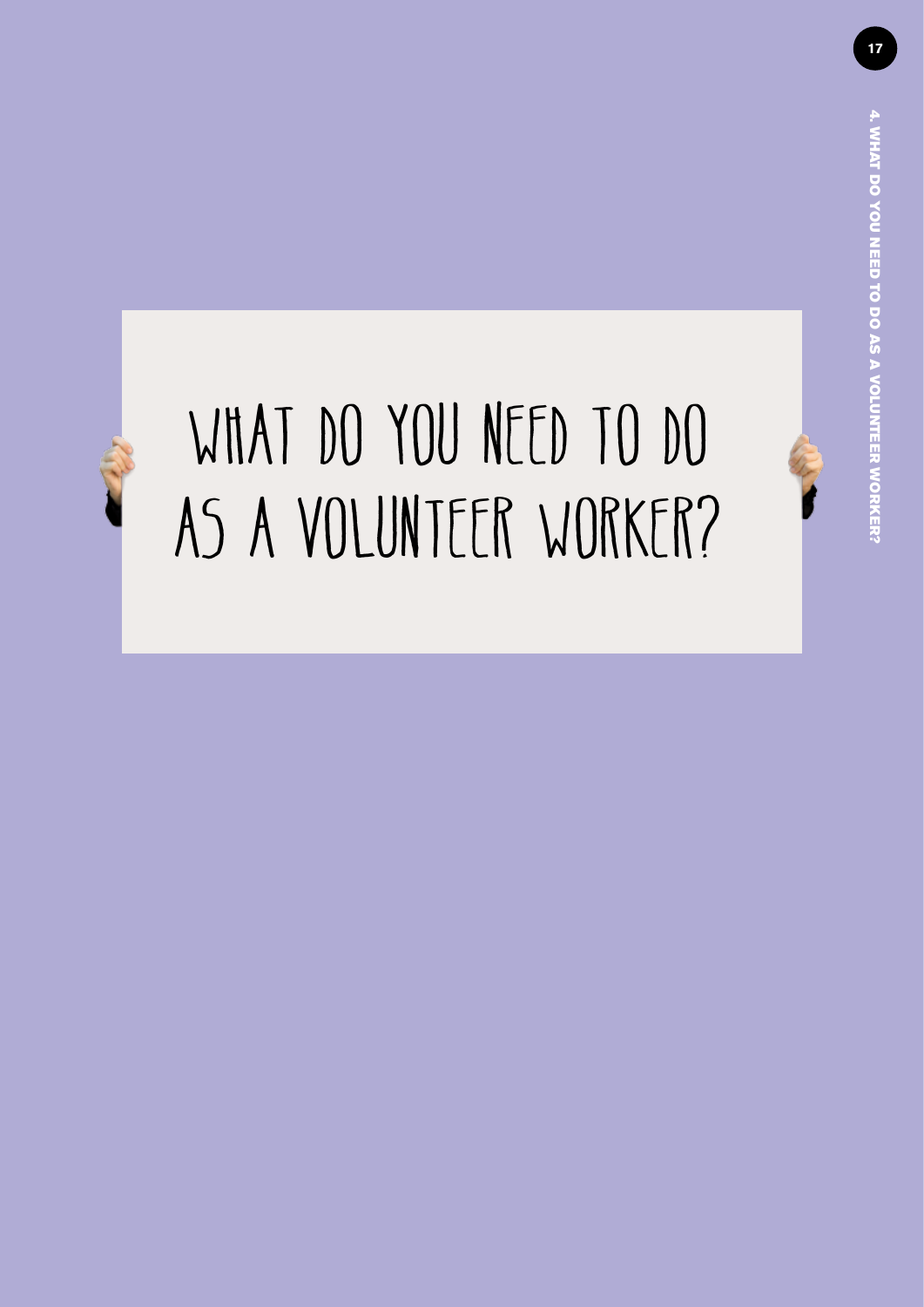The organisation you volunteer for must make sure you are as safe as possible while you are volunteering, but as a volunteer you must:

- $\blacksquare$  take reasonable care for your own health and safety
- $\blacksquare$  take reasonable care to ensure you don't affect the health and safety of others
- $\blacksquare$  carry out your tasks in a safe way
- $\blacksquare$  follow the reasonable work health and safety instructions given to you by the organisation you volunteer for, and
- $\blacksquare$  co-operate with the reasonable policies and procedures of the organisation you volunteer for that relate to work health and safety.

Essentially, what is reasonable care would be what a reasonable person would do in the circumstances considering things like:

- **•** vour knowledge
- vour role
- $\blacksquare$  yours skills and the resources available to you
- $\blacksquare$  vour qualifications
- $\blacksquare$  the information that you have
- $\blacksquare$  the consequences to health and safety of a failure to act in the circumstances.

Other ways of making sure you take reasonable care are:

- $\blacksquare$  carrying out activities within the role you have been assigned
- $\blacksquare$  not carrying out activities that you do not have the skills to undertake
- $\blacksquare$  to not do anything that would seem to be unsafe.

Some examples of the things you can do to meet your work health and safety duty include:

- $\blacksquare$  reading, understanding and cooperating with the policies and procedures provided to you by the organisation you volunteer for
- $\blacksquare$  if your organisation asks you about a work procedure they are changing or developing, provide them with your ideas about how to do the work safely
- $\blacksquare$  if you are tired and your volunteer work involves driving, call the organisation and say that you are unable to volunteer today
- $\blacksquare$  if you are driving a client around in a car, ensure that you and your client wear your seatbelts and obey the road rules
- $\blacksquare$  if you are teaching someone to ride a bike, make sure they wear a helmet and sturdy shoes.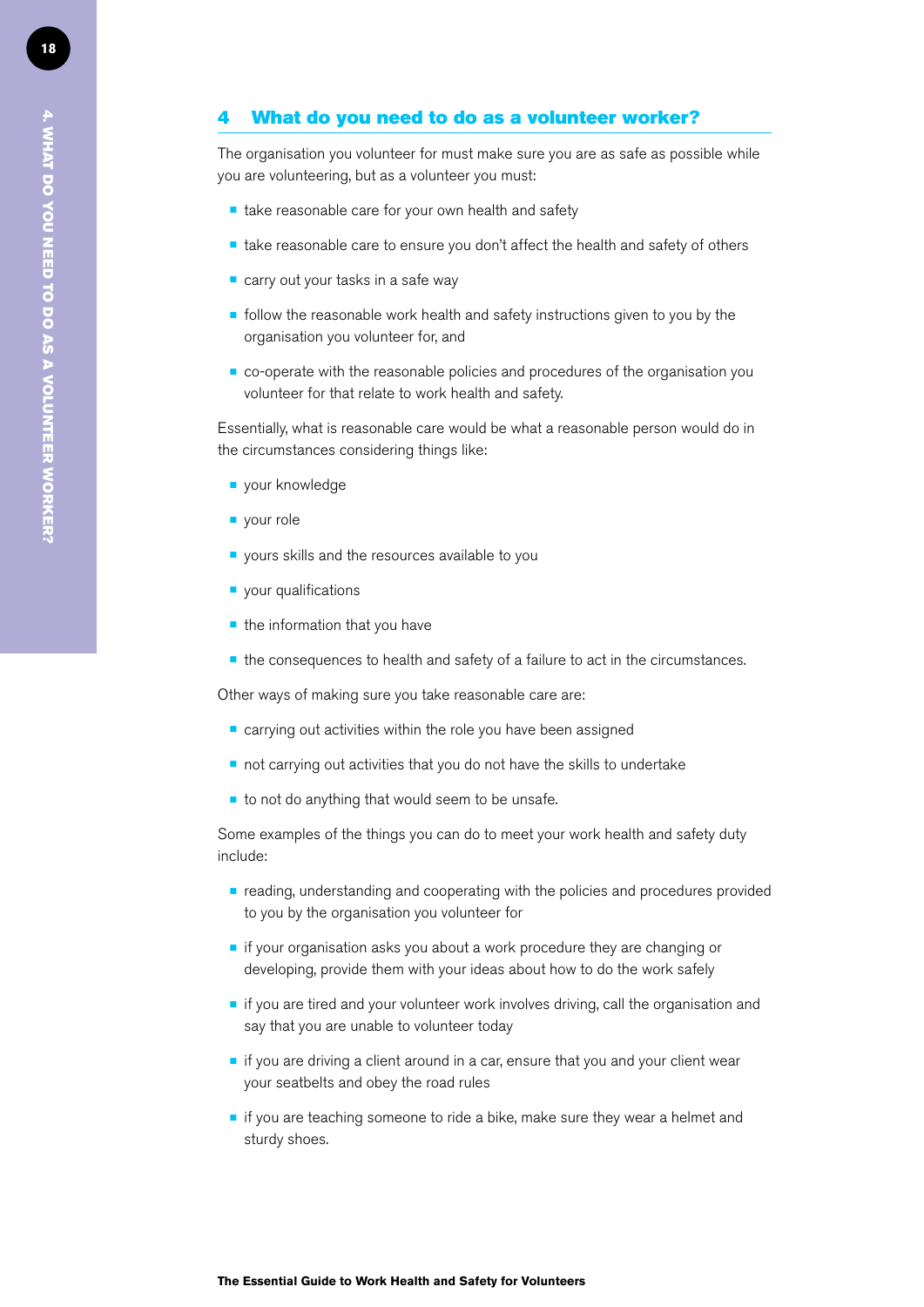Taking reasonable care is not hard. Just do the things outlined at the beginning of this chapter and talk to your managers if you have any concerns about your health and safety or that of others in relation to your work.

### Volunteers are unlikely to be prosecuted

If you do the things explained in this Guide when you are volunteering you cannot be fined or prosecuted under the WHS Act.

In some jurisdictions work health and safety duties have been placed on volunteers for more than two decades but there have been no reported prosecutions of volunteers under those laws. Likewise, there have been no prosecutions of volunteers under the new WHS laws.

Prosecutions against paid workers in the past have been rare and only in relation to serious incidents where there was a high degree of recklessness or negligence.

It is expected that regulators will take the same approach under the new WHS laws in relation to paid workers and volunteers and prosecutions will be as rare as they have been in the past.

### Example:



Sam begins his first shift volunteering at a local adventure club. On his first shift Sam is told by other volunteers that he must go through an initiation of being locked in an overheated steam room for as long as he can handle. Sam tells the other volunteers that he has a medical condition and that the initiation may seriously hurt him. The other volunteers tease Sam until he gives in. Sam goes into the steam room. The other volunteers lock the door and turn the heat up. Sam becomes very distressed and passes out in the steam room.

The team leader of the volunteers finds out what is happening and knows that the organisation has strict policies prohibiting this kind of behaviour. The team leader rushes to the steam room and lets Sam out of the room immediately. The team leader attends to Sam, providing him with the first aid that he needs. The team leader reports the incident to the organisation as soon as he is able.

In this case, it appears that:

- $\blacksquare$  the organisation took all reasonable steps to try to prevent these types of initiations. So it is unlikely it will be prosecuted for not complying with its work health and safety duties.
- $\blacksquare$  because the team leader took reasonable care and did not ignore what was happening but acted within his role as team leader he has complied with his duty as a worker. It is extremely unlikely then that the team leader will be prosecuted for not complying with their worker duties under the WHS Act.
- $\blacksquare$  there is a chance that the volunteers who locked Sam in the steam room may be prosecuted for failing to meet their duty as workers under the WHS Act to take reasonable care that their actions or omissions do not adversely affect the health and safety of others. The volunteers are clearly personally responsible because they actively took part in actions that endangered Sam's health. They could also be prosecuted under other laws.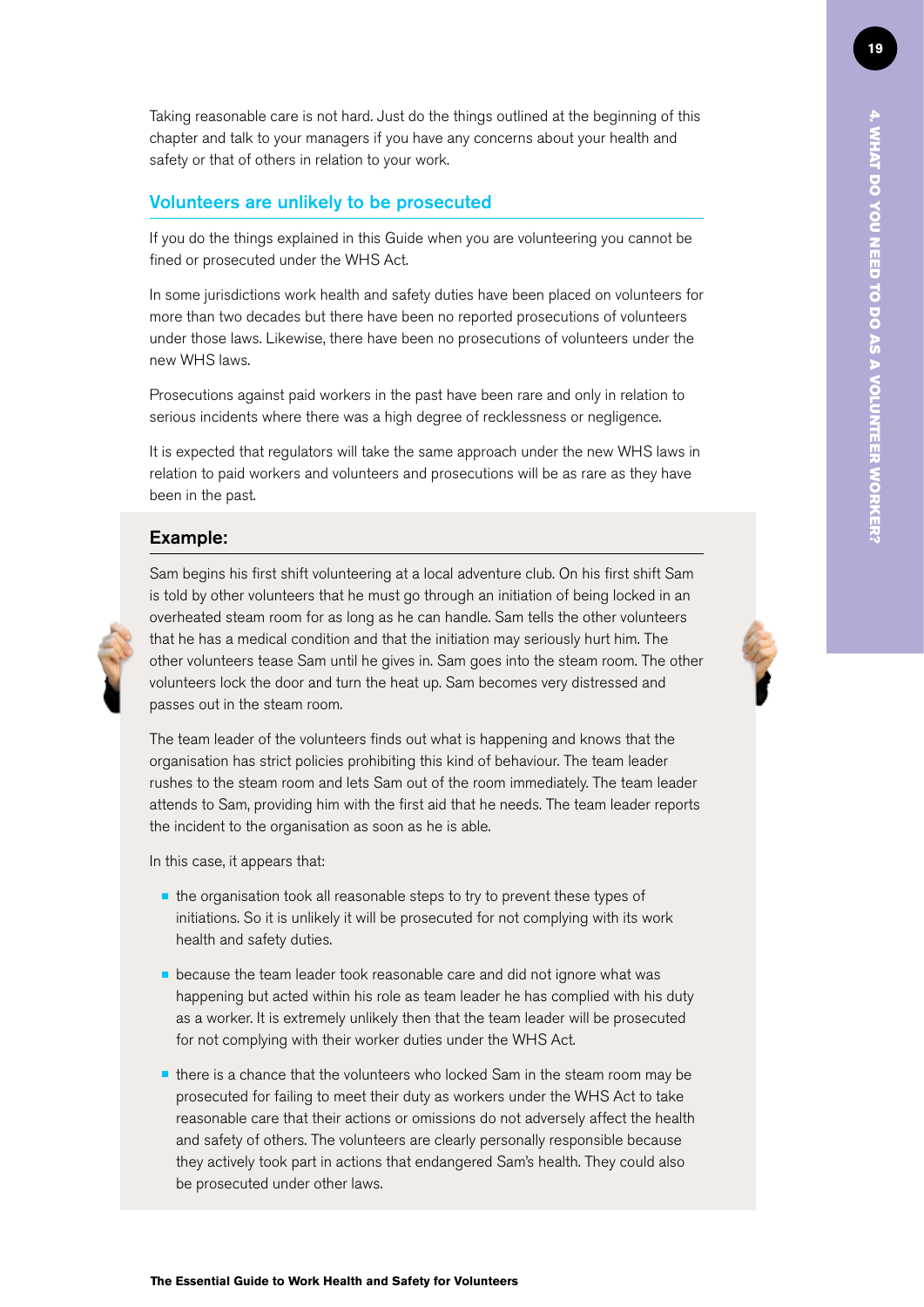If, when you are volunteering, you or someone else is:

- $\blacksquare$  seriously injured,
- $\blacksquare$  becomes seriously ill, or
- $\blacksquare$  is exposed to a serious risk to their health and safety because a dangerous incident occurs

You need to let the organisation you volunteer for know as soon as possible. This may be as easy as telling your supervisor or manager. Under the WHS Act these types of incidents, as well as workplace fatalities, are known as '*notifiable incidents*'.

The organisation you volunteer for is required to let the work health and safety regulator in your state or territory know if any notifiable incidents occur as a result of the work of the organisation. The organisation needs to notify the regulator as soon as they are reasonably able.

If something happens that is not as serious as a notifiable incident you should still let the organisation know. They may even have a policy requiring you to report these things. Also talking about less serious incidents, including 'near misses', with the organisation you volunteer for may help to prevent more serious incidents from happening in the future.

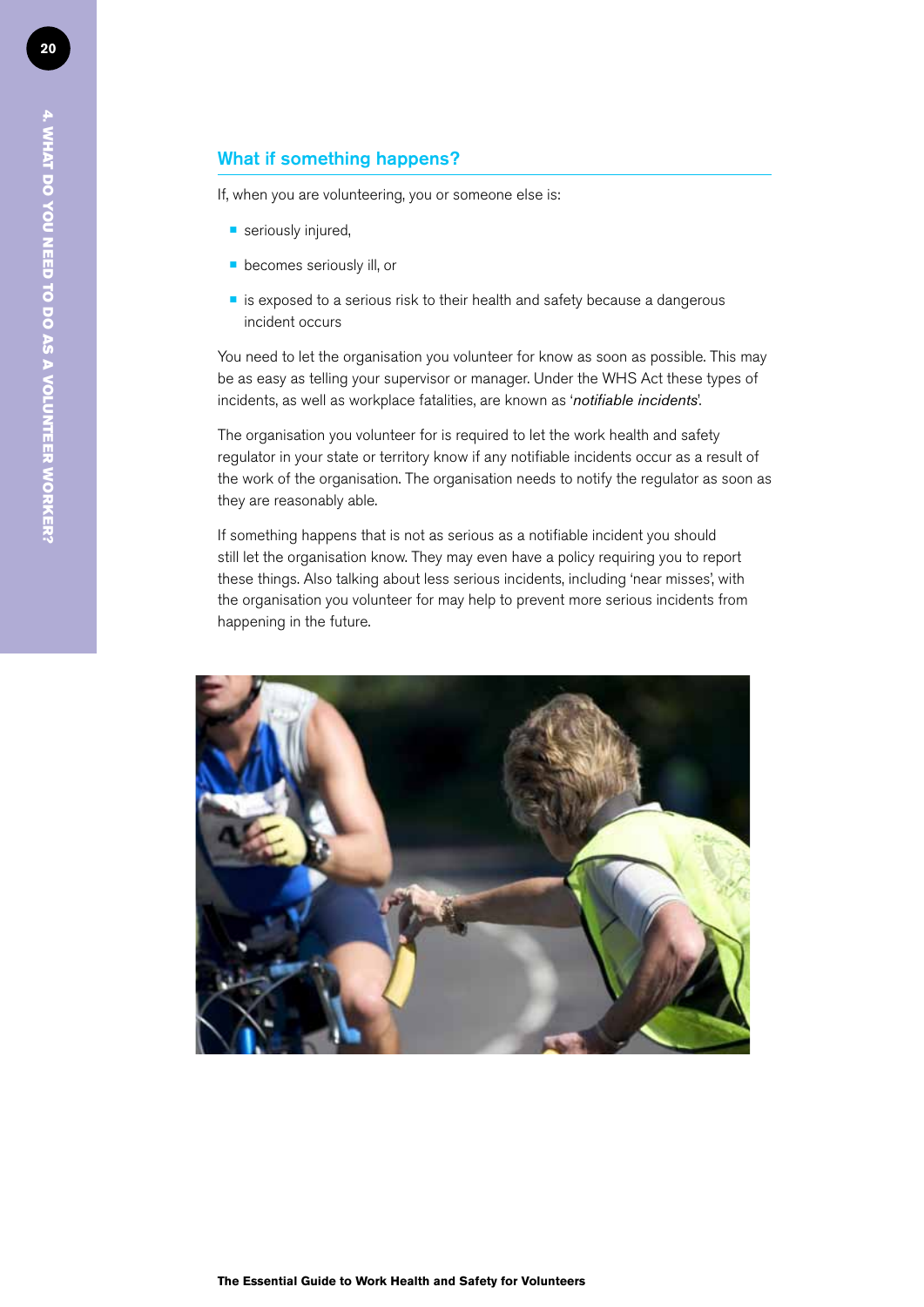# <span id="page-20-0"></span>VOLUNTEER OFFICERS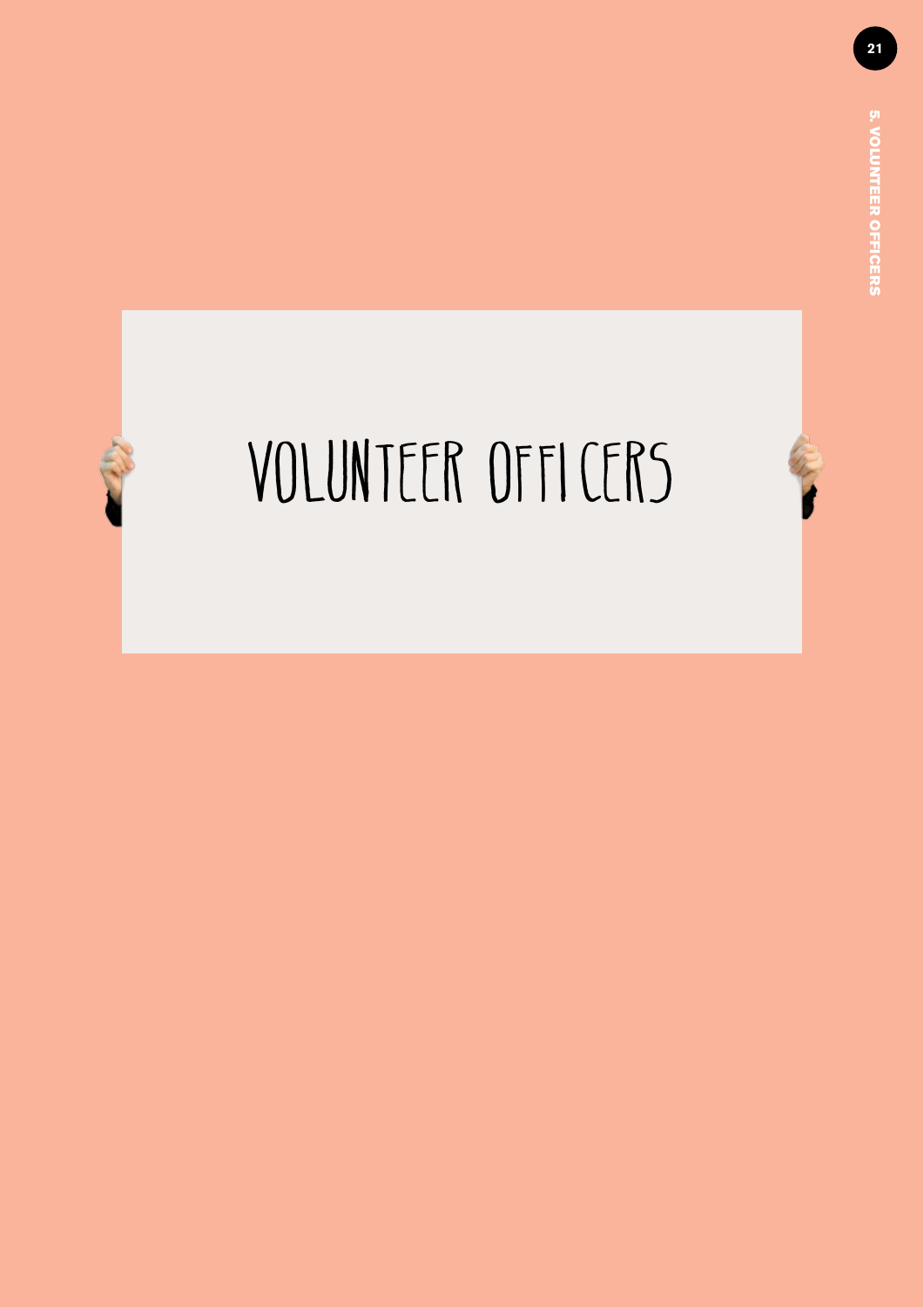### 5 Volunteer Officers

Some volunteers may sit on the board of an organisation or be in another role where they make, or participate in making, decisions that affect the whole or a substantial part of the organisation they volunteer for. The decisions they make may also have the capacity to significantly affect the organisation's financial standing. Only if a volunteer makes, or participates in making, these kinds of decisions are they are an 'officer' under the WHS Act.

An officer is determined by the influential nature of their role in making decisions within the organisation, not because of a title they may assume for example, first aid officer, health and safety officer or administrative officer.

### Duties of volunteer officers

If you are a volunteer officer you must exercise due diligence to ensure that the organisation complies with its health and safety duties. This means that you must ensure that the organisation has appropriate systems of work in place and you must actively monitor and evaluate health and safety management within the organisation.

Exercising due diligence as an officer also means that you must take the reasonable steps outlined below.

- Continuously learn about and keep up to date with work health and safety matters. For example, learn what the WHS Act requires and the strategies and processes for elimination or minimisation of hazards and risks so far as is reasonably practicable.
- $\blacksquare$  Have an understanding of the nature of the work the organisation does and stay aware of the risks workers and volunteers may face when working for the organisation. For example, advice from a suitably qualified person may be required to gain a general understanding of the hazards and risks associated with the operations of the organisation.
- $\blacksquare$  Ensure and verify that the organisation has available for use, and uses, appropriate resources and processes to eliminate or minimise risks to health and safety. For example, this requires you to have an understanding of what is needed for health and safety, making decisions about procedures and resources and ensuring they are used.
- **Ensure and verify the organisation has processes in place for communicating and** considering information regarding work health and safety and responding to that information. This should include the reporting of incidents and emerging hazards and risks, identifying if action is required to eliminate or minimise the hazards or risks so far as is reasonably practicable.
- $\blacksquare$  Ensure and verify the organisation has, and implements, processes for complying with any duties and requirements under WHS law.

### Officers might fulfil their duties by doing things like:

- $\blacksquare$  talking about work health and safety matters at board meetings
- $\blacksquare$  making sure there is ongoing consultation with volunteers and other workers about work health and safety issues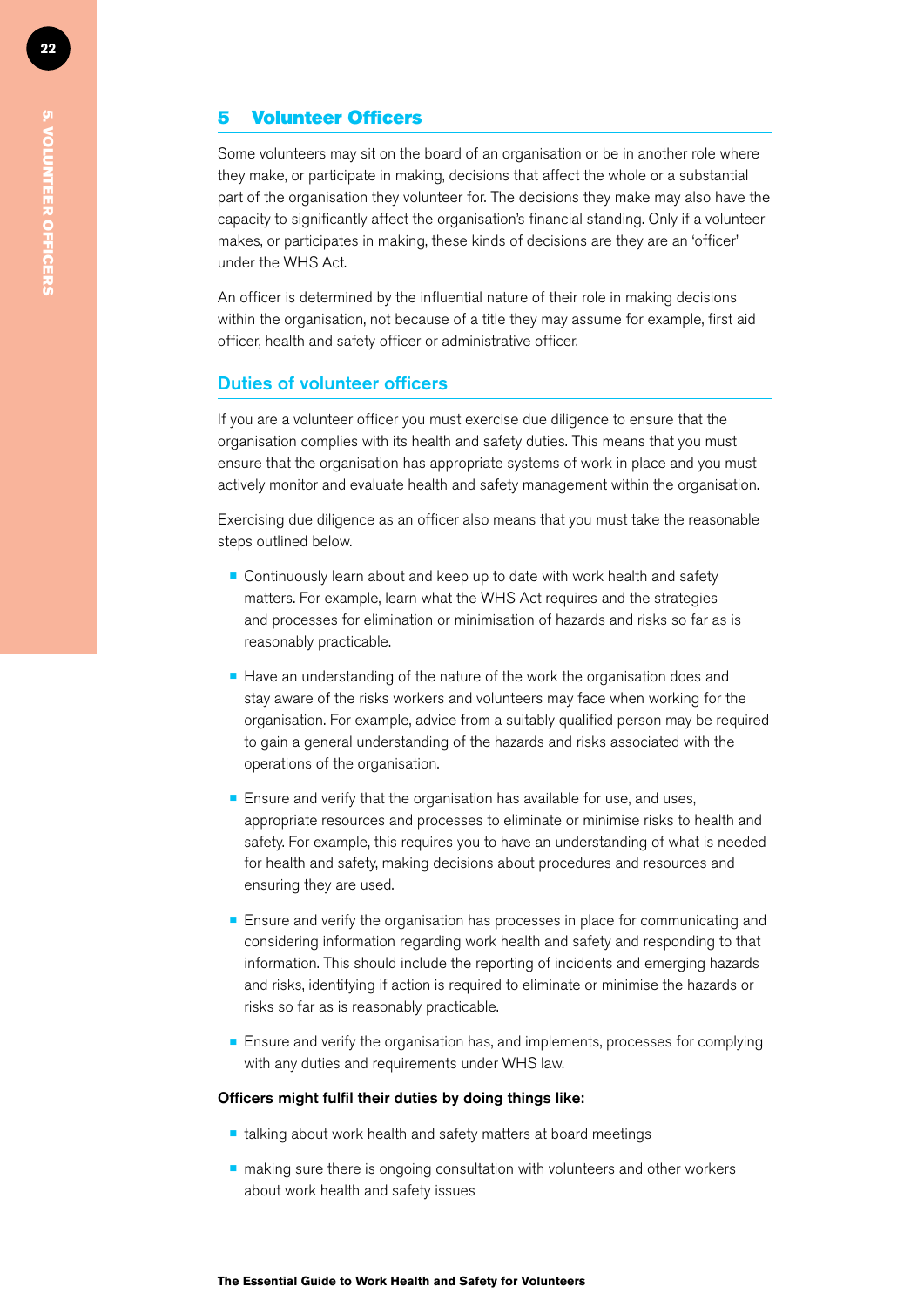- **E** asking about the organisations safety procedures and checking that they help the organisation meet its work health and safety duties
- **•** finding out about and remaining aware of what workers, including volunteers, do within the organisation and the dangers they might face at work
- $\blacksquare$  seeking advice about specific work health and safety issues
- $\blacksquare$  keeping up to date with work health and safety developments and best practice relevant to the organisation.

### Volunteer officers cannot be prosecuted

A volunteer officer cannot be prosecuted for failing to comply with their officer duties under WHS law. This immunity for volunteer officers is designed to ensure that voluntary participation at the officer level is not discouraged. A volunteer officer can however be prosecuted in their capacity as a worker if they do not take reasonable care as a worker (see Chapter 4).

### Example:

Bill volunteers as a member of the board of a charity. He attends board meetings on a monthly basis. At these meetings, board members often make decisions that affect the whole or a substantial part of the charity. They can include decisions about:

- $\blacksquare$  how funding will be allocated and spent
- $\blacksquare$  how many volunteers will be working at any one time at the charity's store, and
- $\blacksquare$  policies and procedures used by workers, including volunteers, of the charity.

Because the decisions that Bill helps to make affect all of or a substantial part of the charity he is considered an officer of the organisation and so is required under the WHS Act to exercise due diligence.

Bill attends a board meeting in May. At this meeting board members discuss and agree on a training module which all volunteers will be put through before they begin volunteering.

As part of exercising due diligence Bill:

- **understands that the charity has work health and safety duties under the WHS Act**
- **E** ensures that the training module covers topics relevant to the work the charity's volunteers and workers do
- $\blacksquare$  agrees with other board members that the training module must be evaluated and reviewed, if required, once every three years, and
- $\blacksquare$  checks that the charity has other policies and procedures which work well in covering other aspects of work that volunteers and workers do.

Because Bill is a volunteer officer, he cannot be prosecuted for failing to exercise due diligence. However, it is in the best interest of the charity for Bill to do so. Because of his position within the organisation, Bill is also considered to be a worker and needs to comply with his worker duties under the WHS Act.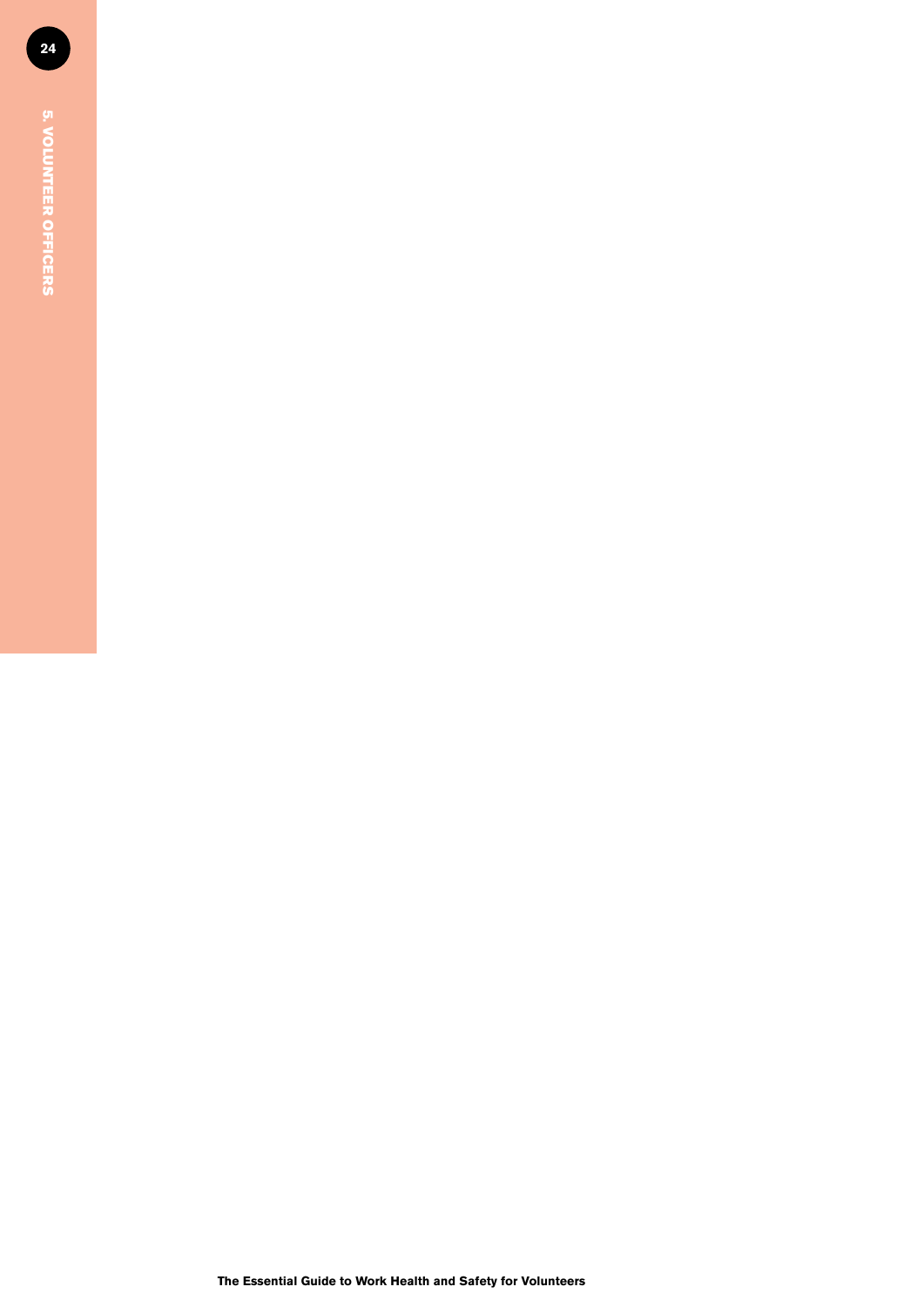## <span id="page-24-0"></span>Volunteering from a home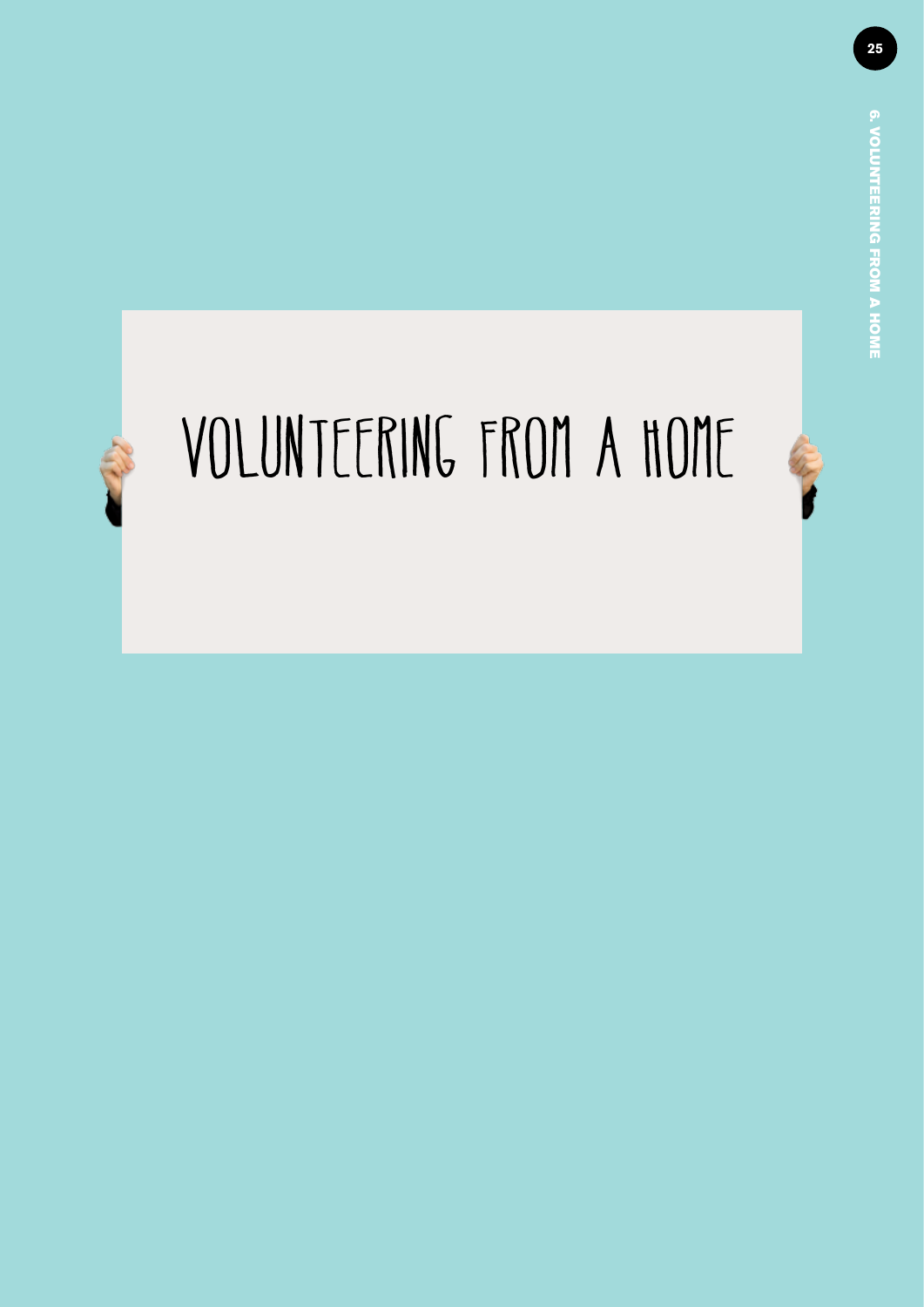### 6 Volunteering from a home

As a volunteer you may carry out work for an organisation from your own home. If this is the case, you still have a duty as a volunteer worker under the WHS Act when carrying out your volunteer work.

### Your home as a workplace

If you do volunteer work from your own home the organisation you volunteer for does not own, control or manage the place that you are working from. This means that they have a limited ability to ensure your health and safety when at work. They must still comply with their duty to ensure your health and safety but what is reasonably practicable for them to do will be different if you work in a workplace that they have control over.

To meet their duty they might give you information or advice about how to set up a workstation and ensure you have all the equipment you need to do the work you are assigned. Similarly to when you work in another private home, they might ask you questions about your home to gather enough information so that any instructions they provide to address the relevant risks to your health and safety are appropriate and practical to your situation.

You still need to:

- $\blacksquare$  take reasonable care of your own health and safety
- $\blacksquare$  ensure that what you are doing for the organisation does not affect others, and
- $\blacksquare$  follow the reasonable instructions and policies and procedures of the organisation.

If you are doing volunteer work at your home and other volunteers will be working there with you, you also need to make sure your home is safe for them to come into. This is the same common law day to day duty you have with any visitor who comes to your home.

### Volunteering in other people's homes

You might carry out volunteer work in other people's homes. If this is the case, the organisation you volunteer for should provide you with information about the home you will be visiting before you go there. The organisation might tell you about specific hazards to be aware of in the home, for example there may be a dog in the yard or the stairs might be particularly steep.

If you visit a number of homes it may not be reasonably practicable for them to provide you information about specific hazards in each home, but you should be given information about the types of hazards that you might come across.

The organisation should always provide you with any other information that you need to carry out your volunteer work safely.

It is not a requirement that two volunteers attend a home to carry out work for an organisation at any time however the organisation you volunteer for may ask you to do so as a way of better ensuring your health and safety.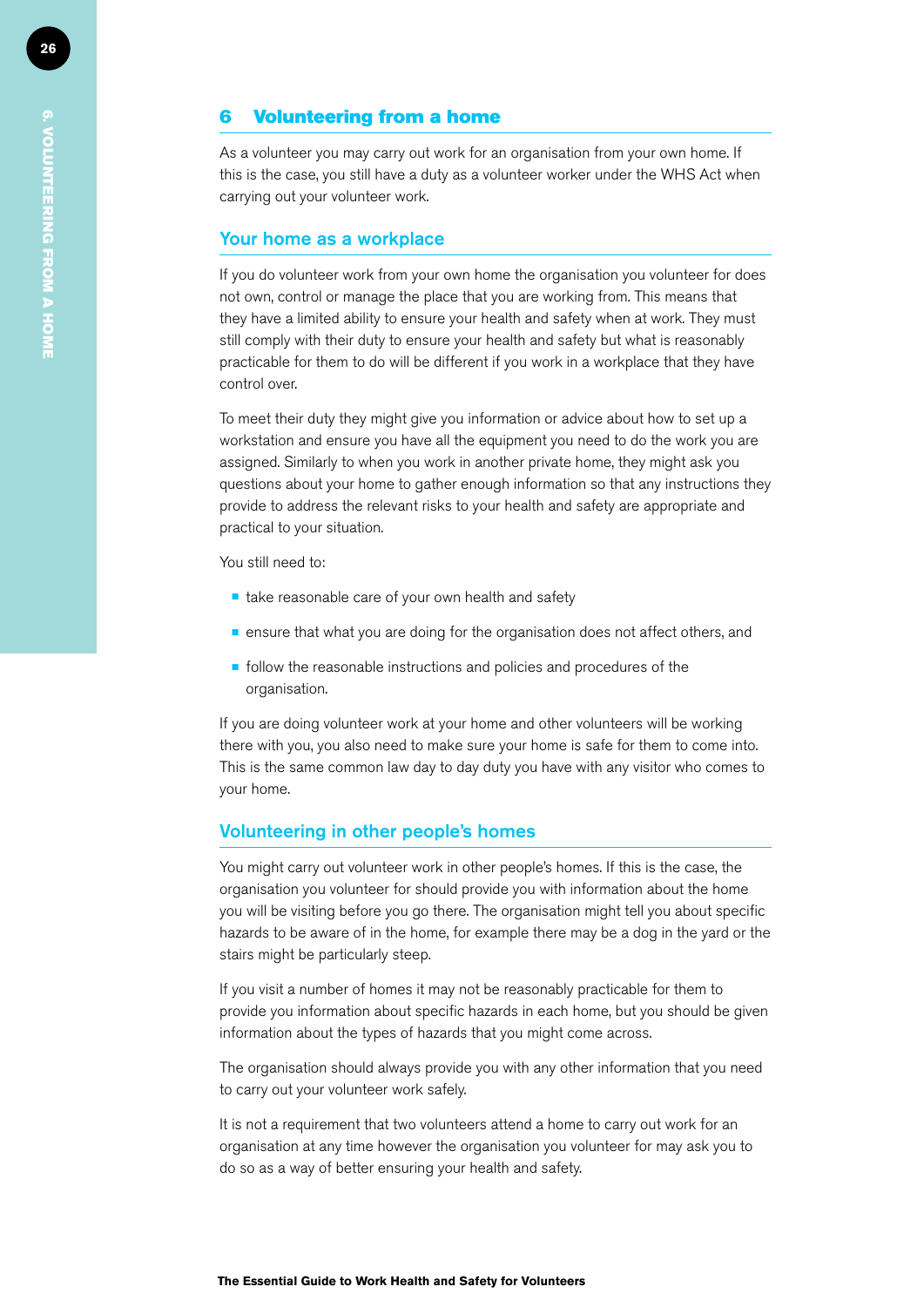### <span id="page-26-0"></span>EMERGENCY SERVICE VOLTUNTEERS

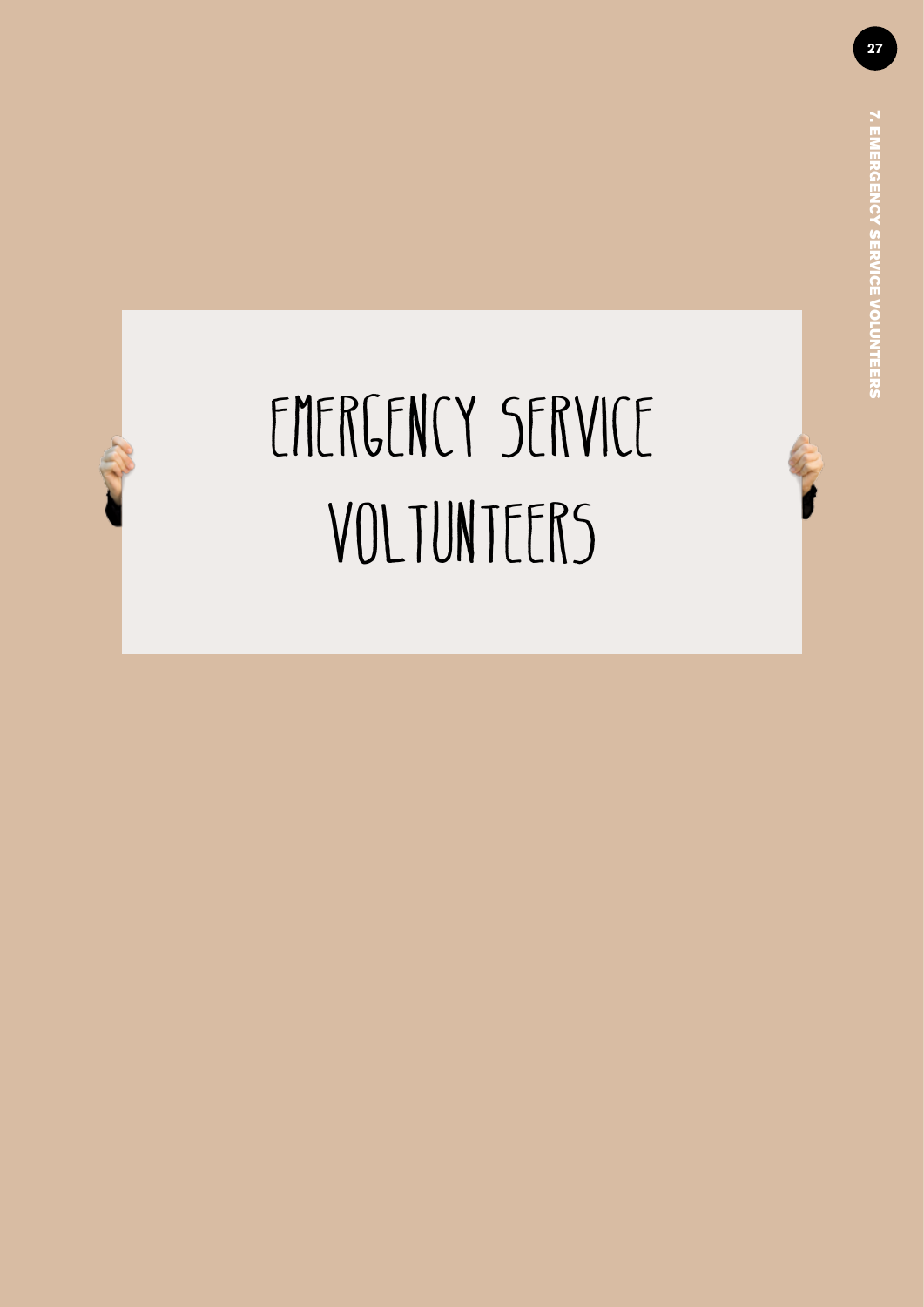### 7 Emergency Service Volunteers

If you volunteer for an emergency service organisation you have the same duties as any other volunteer under the WHS Act. You must:

- $\blacksquare$  take reasonable care for your own health and safety
- $\blacksquare$  ensure, so far as you are reasonably able, that your actions don't affect the health and safety of others
- $\blacksquare$  comply, so far as you are able, with reasonable instructions about work health and safety given to you by the organisation, and
- $\blacksquare$  co-operate with reasonable policies and procedures given to you by the organisation that you volunteer for (see Chapter 4).

### Emergency Service volunteers and 'officers'

An officer under the WHS Act does not mean someone who is called an officer because of their rank or title, for example First Aid Officer. Under WHS law officers are people that make, or participate in making, decisions that affect the whole, or a substantial part of, an organisation and its financial standing (see Chapter 5).

### Is an 'incident controller' an officer?

Although incident controllers may direct particular response operations, they do not generally make, or participate in making, the key decisions which affect the whole or a substantial part of an organisation or on how the organisation operates.

Therefore, it is unlikely that an incident controller would be an officer under the WHS Act.



 $\overline{\widetilde{G}}$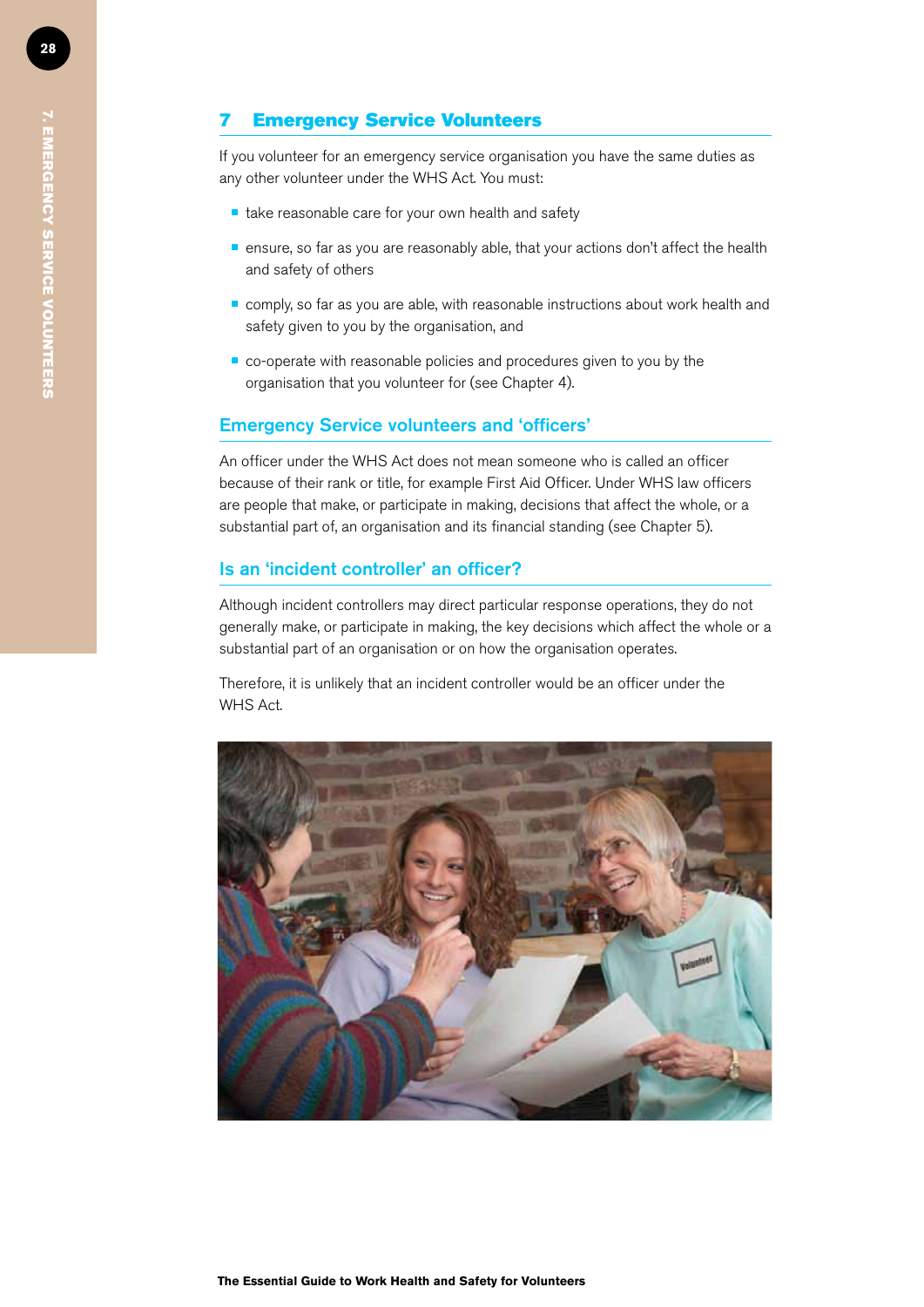### <span id="page-28-0"></span>WHS LAWS PROTECT you from bullying and discrimination

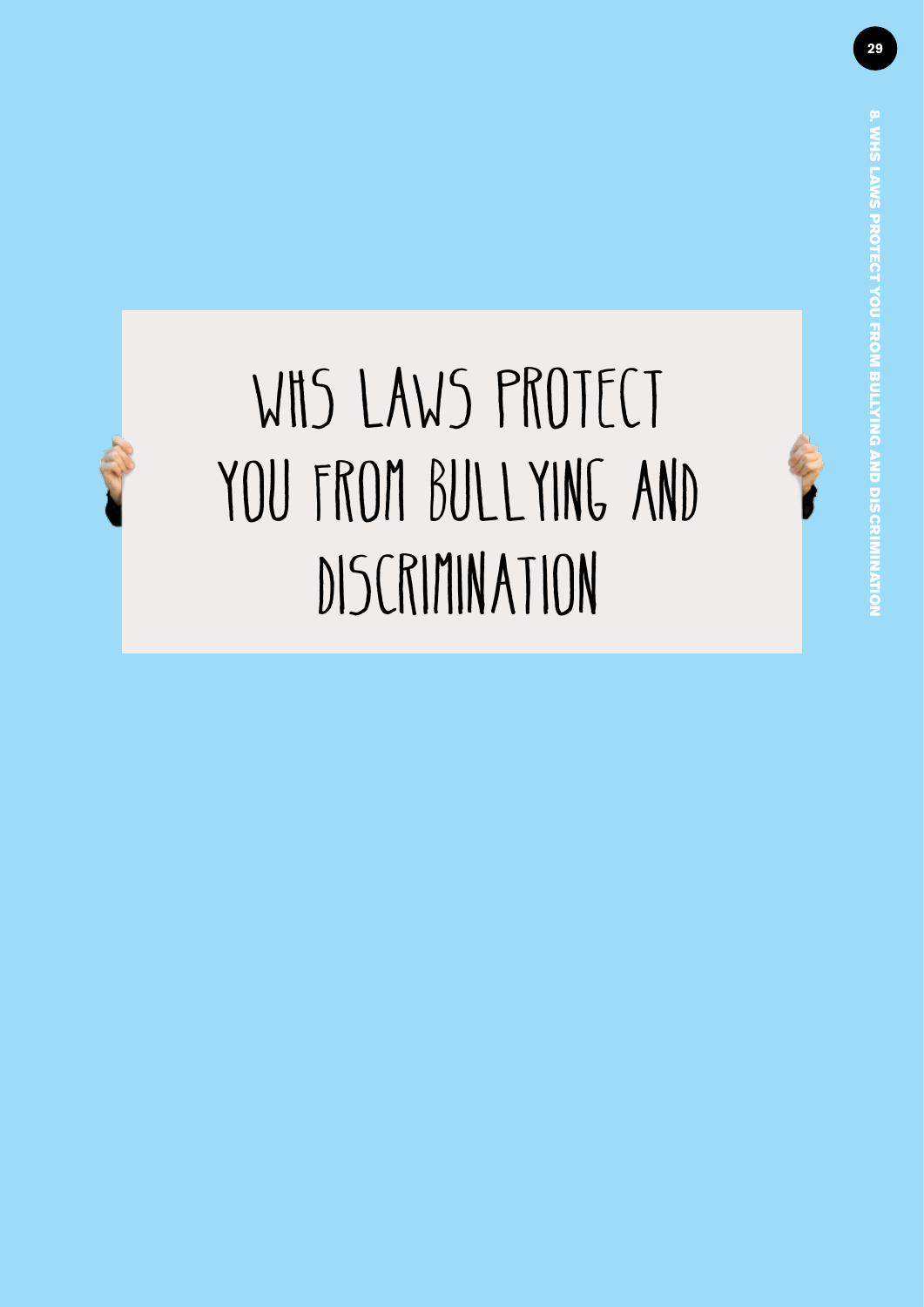### 8 WHS laws protect you from bullying and discrimination

### Workplace bullying

The work health and safety responsibility of the organisation you volunteer for requires them to prevent workplace bullying, stress and harassment. Workers, including volunteers, also have a duty to ensure that their actions do not constitute a risk to their own health and safety or that of other people in the workplace.

If you feel you are being bullied when volunteering and you don't feel you can raise it with your supervisor or manager, you can contact your state or territory regulator for information and advice. [Work health and safety regulator](http://www.safeworkaustralia.gov.au/sites/swa/aboutsafeworkaustralia/whoweworkwith/stateandterritoryauthorities/pages/stateandterritoryauthorities.aspx) contact details are available on the Safe Work Australia website.

### WHS discrimination

The WHS Act also expressly prohibits the discrimination or unfair treatment of workers, including volunteers, because they have raised a work health and safety concern. A person found to be engaging in this type of discrimination may be liable to criminal penalties.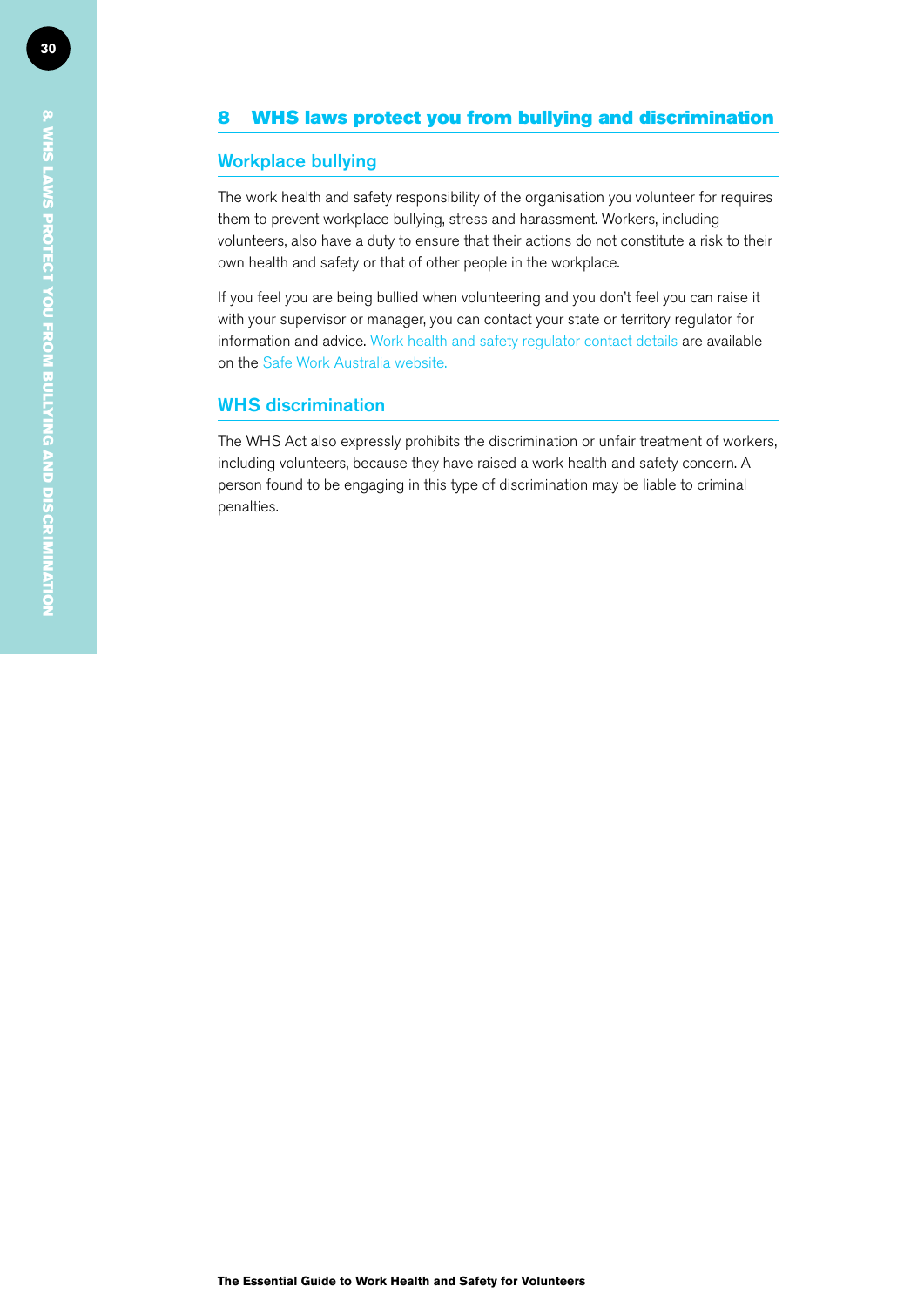<span id="page-30-0"></span>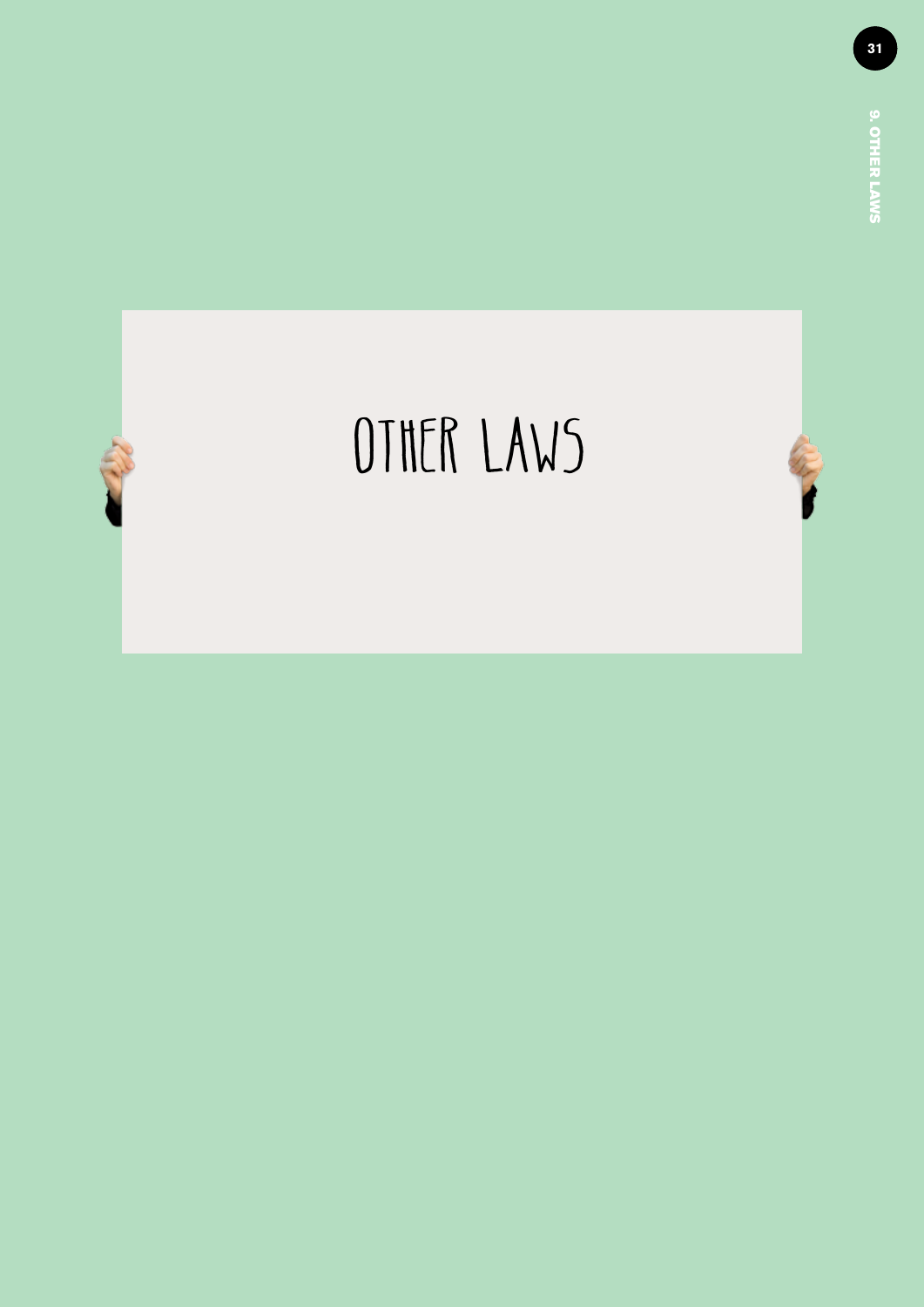### 9 Other laws

When you are volunteering there are other laws that you must comply with or that offer you protections. Below is a guide to some of these laws. You should seek further advice from your organisation or relevant volunteer body.

### Anti-discrimination laws

In addition to the protections from discrimination in the WHS laws, state, territory and Commonwealth anti-discrimination laws prohibit discrimination of a person because of that person's attributes. For example, the laws prohibit discrimination because of a person's race, gender, age, disability, religious belief, political belief, parental status or trade union activity as well as other attributes.

The [Commonwealth Human Rights and Equal Opportunity Commission website](http://www.hreoc.gov.au/index.htm) provides information about Commonwealth anti-discrimination laws and links to the websites of [State and Territory anti-discrimination bodies](http://www.hreoc.gov.au/about/links/index.html#ad).

### **Insurance**

Generally, volunteers are not covered by workers' compensation laws. Therefore it is important to check that the organisation you volunteer for has insurance that adequately covers you and the activities you are carrying out when volunteering.

The [Volunteering Australia website](http://www.volunteeringaustralia.org/Volunteering-Facts/-FAQs/FAQs-What-types-of-insurance-coverage-do-volunteers-have.asp) provides information about the most common types of insurance that covers volunteers.

### Protection from personal civil liability but not criminal liability

Across Australia there are laws that protect you, as a volunteer, from incurring personal civil liability if anything you do, or fail to do, when volunteering results in loss or damage.

However, these laws will not protect a volunteer from personal liability for any damage or loss that results from anything they do, or fail to do, while under the influence of drugs or alcohol or were acting outside the scope of activities authorised by the organisation or contrary to the organisations activities.

These laws will also not protect a volunteer from criminal liability.

For instance, if you are involved in a car accident when driving as part of your volunteer work these laws will generally place any civil liability resulting from damage on the organisation that you volunteer for. But, if you were engaging in criminal conduct, such as speeding, drink driving or dangerous driving you will be personally liable for the damage.

There are exceptions to this rule for some volunteers, for instance, emergency service volunteers will not face criminal liability for things done in good faith, like damaging property that was necessary to aid in responding to an emergency.

There are some differences between the volunteer protection laws in each jurisdiction. For instance, in some states and territories a volunteer is not protected by these laws if insurance laws apply to any liability that the volunteer may face, such as compulsory third-party motor vehicle insurance. [The Volunteering Australia website](http://www.volunteeringaustralia.org/Volunteering-Facts/-FAQs/What-types-of-insurance-coverage-do-volunteers-have-JH.asp) provides further information on insurance for volunteers.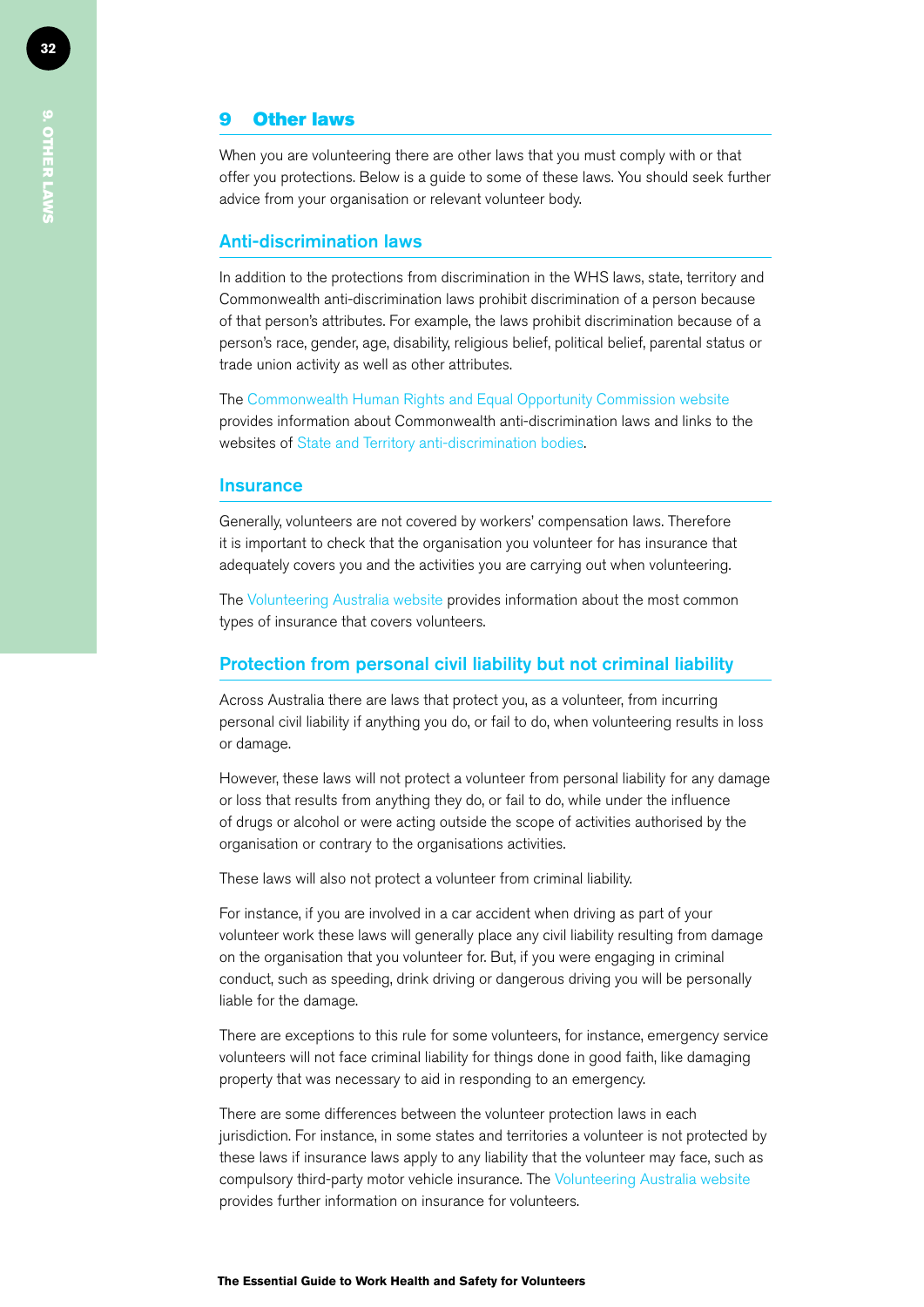### Industrial relations laws

If you are engaged as a volunteer it is unlikely that industrial relations laws, such as the *Fair Work Act 2009* or State or Territory industrial relations laws, will apply to your volunteer arrangements. If you think you have been engaged as an employee or contractor and not as a volunteer, you can find information from the Fair Work Ombudsman [website.](http://www.fairwork.gov.au/pay/student-placement-and-unpaid-work/pages/default.aspx)

### Tax laws

The [Volunteering Australia](http://www.volunteeringaustralia.org/Publications/Best-practice/Volunteers-and-Tax-Information.asp) website provides useful information for volunteers about how and when volunteers may have to pay tax.

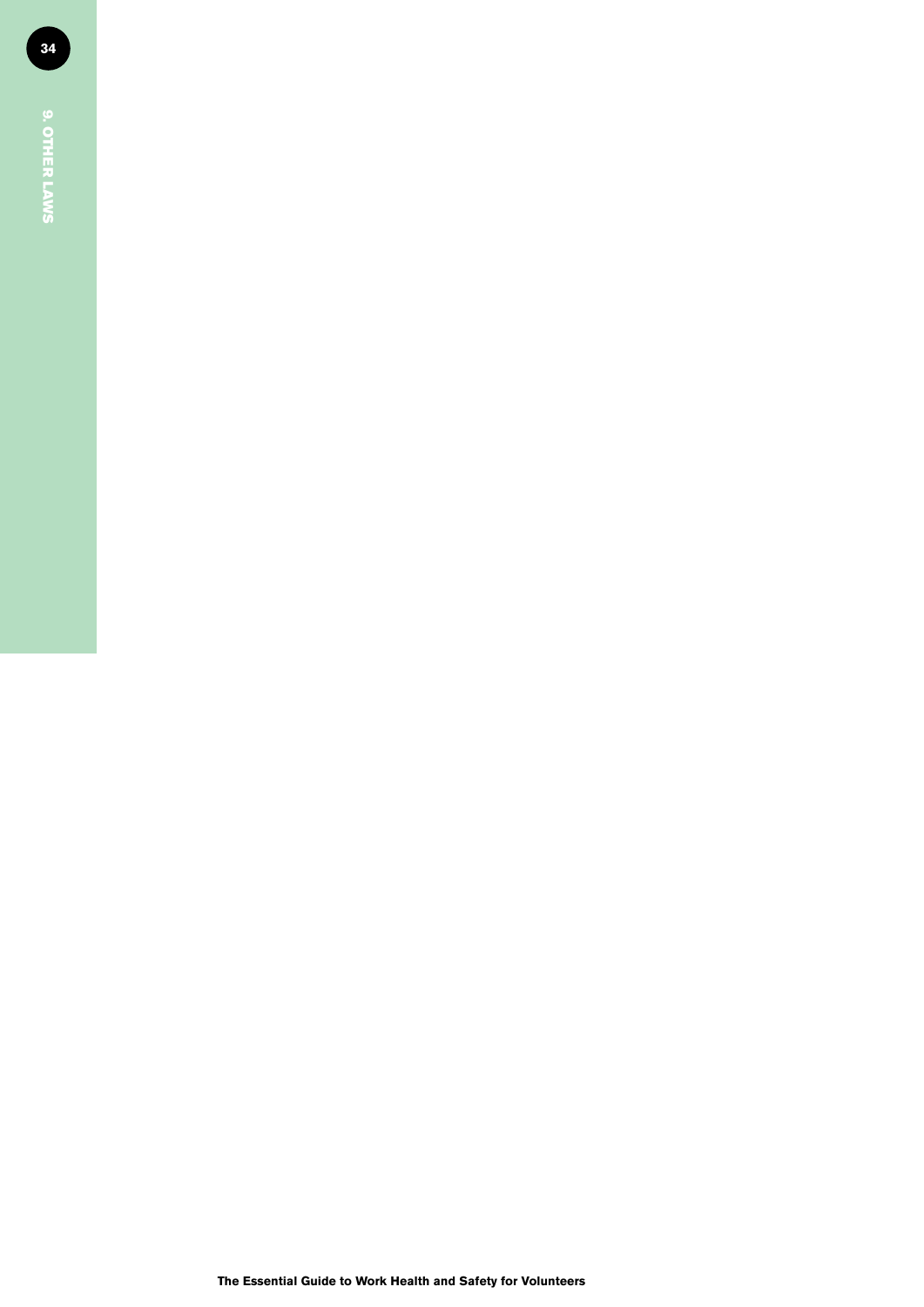<span id="page-34-0"></span>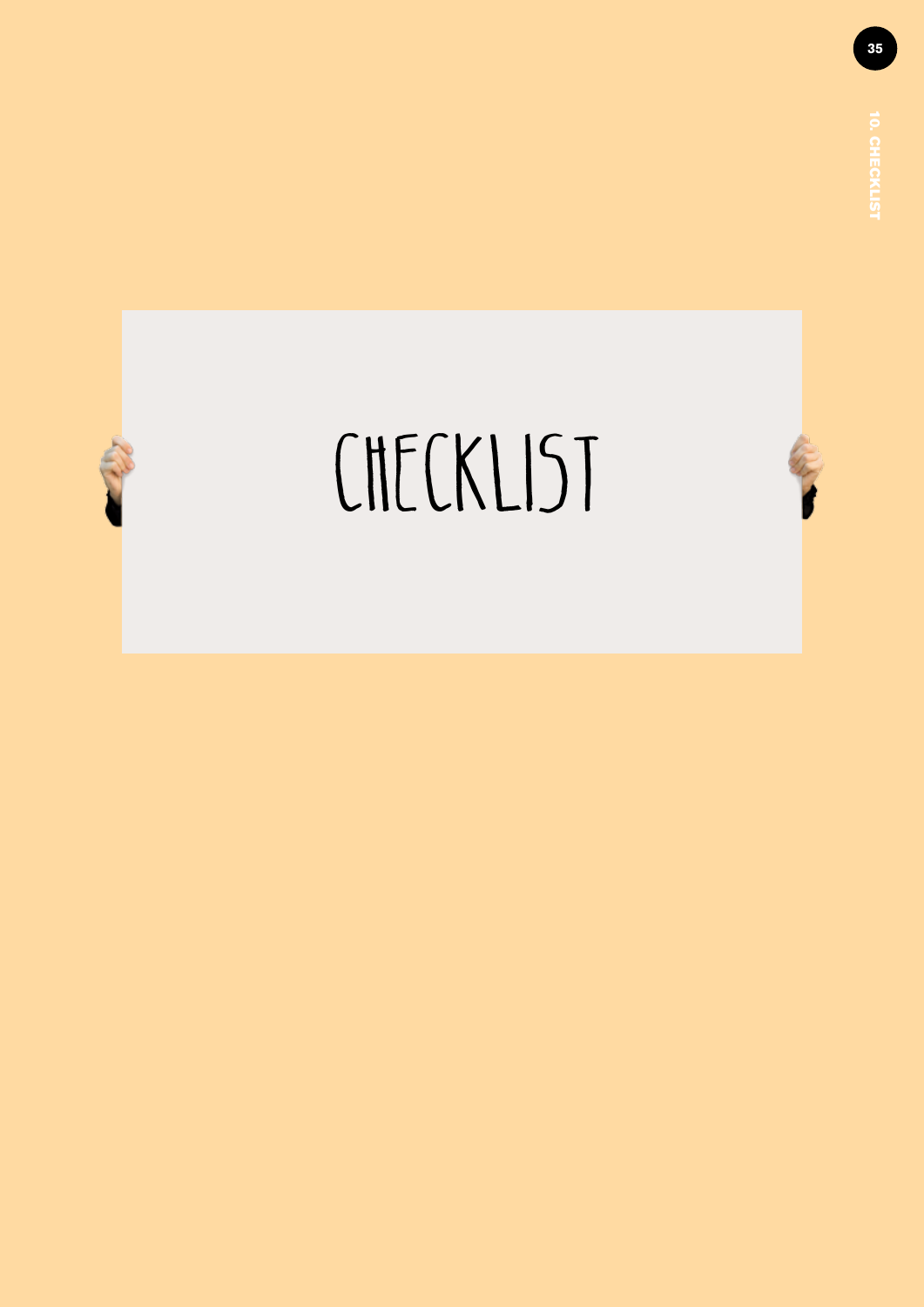### 10 Checklist

If you and the organisation you volunteer for are covered by the WHS laws, this checklist may be used as a guide to assist in complying with work health and safety duties. It is not a comprehensive list and there may be other actions needed to comply.

| <b>Question</b>                                                                                                                                                                                                                                 |                                                                                                                                                                                     | <b>Yes</b> | <b>No</b> |  |  |
|-------------------------------------------------------------------------------------------------------------------------------------------------------------------------------------------------------------------------------------------------|-------------------------------------------------------------------------------------------------------------------------------------------------------------------------------------|------------|-----------|--|--|
|                                                                                                                                                                                                                                                 | Organisation duties (Chapter 2 and 3)                                                                                                                                               |            |           |  |  |
| If you answer 'No' to questions 1-7 or are unsure, you should talk to your<br>manager or supervisor in the organisation you volunteer for about what action<br>needs to be taken by the organisation to meet its work health and safety duties. |                                                                                                                                                                                     |            |           |  |  |
| $\mathbf{1}$                                                                                                                                                                                                                                    | Have you been provided with induction training<br>that has included information and instructions on<br>how to do your job safely when volunteering?                                 |            |           |  |  |
| 2                                                                                                                                                                                                                                               | Has the organisation ensured that any machinery<br>or equipment you use is suitable for the work and<br>safe to use?                                                                |            |           |  |  |
| 3                                                                                                                                                                                                                                               | If you need personal protective equipment, has it<br>been provided?                                                                                                                 |            |           |  |  |
| 4                                                                                                                                                                                                                                               | Have you received training on the organisation's<br>health and safety policies and procedures, for<br>example on what to do in emergencies, how to<br>report hazards and incidents? |            |           |  |  |
| 5                                                                                                                                                                                                                                               | Do you receive information from the organisation<br>you volunteer for about work health and safety<br>matters that might affect you when volunteering?                              |            |           |  |  |
| 6                                                                                                                                                                                                                                               | Are you provided with opportunities to have a say<br>in the way your work is carried out safely?                                                                                    |            |           |  |  |
| 7                                                                                                                                                                                                                                               | Do you know who to contact if something happens<br>when you are volunteering?                                                                                                       |            |           |  |  |
|                                                                                                                                                                                                                                                 | Volunteer worker duties (Chapter 4)                                                                                                                                                 |            |           |  |  |
|                                                                                                                                                                                                                                                 | If you answer 'No' to any questions at 8-12, you need to take corrective action<br>to meet your work health and safety duties.                                                      |            |           |  |  |
| 8                                                                                                                                                                                                                                               | Do you follow, so far as you are reasonably able,<br>the safety instructions, policies and procedures<br>given to you by the organisation you volunteer for?                        |            |           |  |  |
| 9                                                                                                                                                                                                                                               | Do you do things as safely as you can when you<br>volunteer?                                                                                                                        |            |           |  |  |
| 10                                                                                                                                                                                                                                              | Do you take reasonable care to not endanger other<br>people's health and safety?                                                                                                    |            |           |  |  |